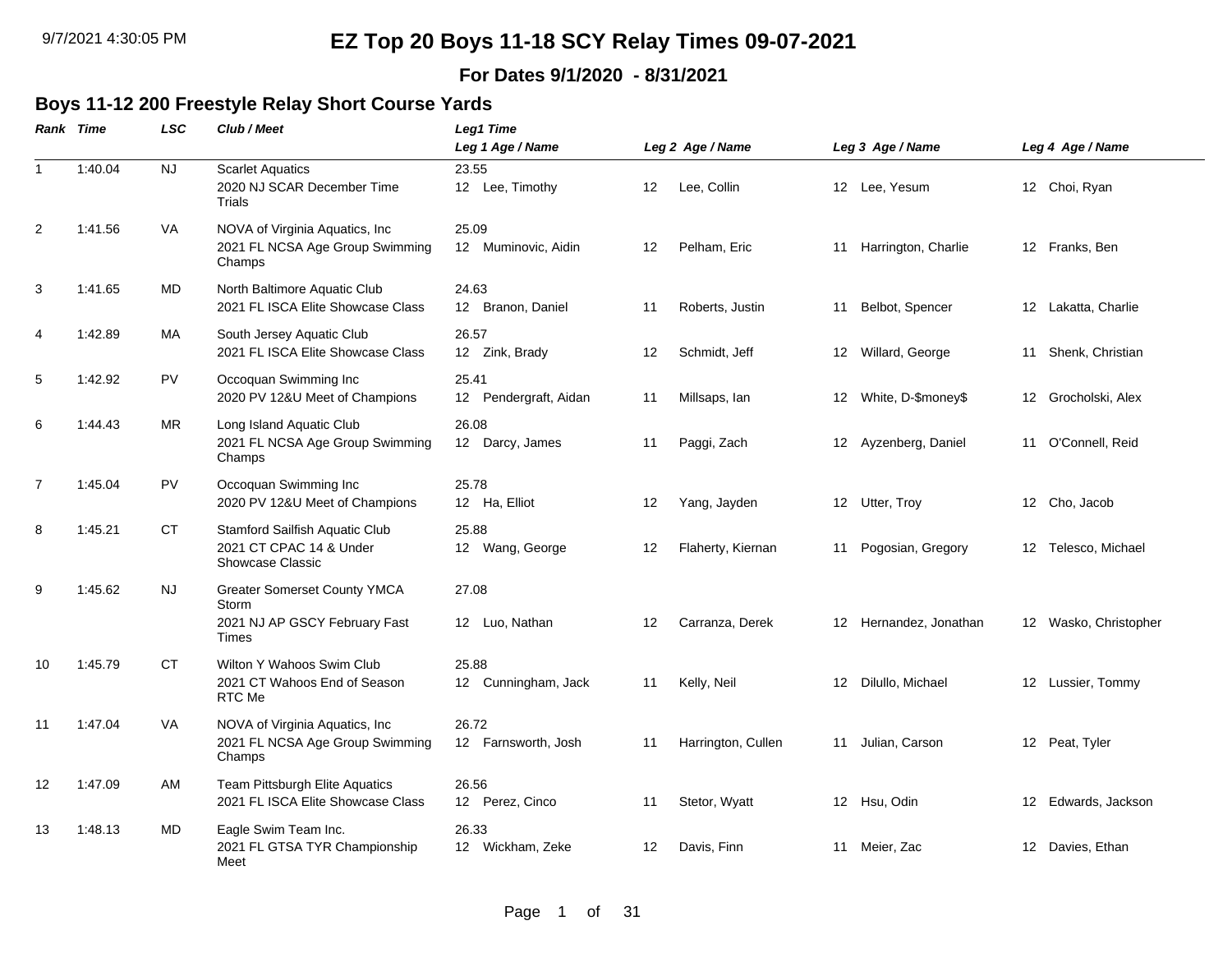| 14  | 1:48.58 | ΝI             | <b>Webster BlueFins</b>                     | 28.92                             |    |                   |    |                |                   |                  |
|-----|---------|----------------|---------------------------------------------|-----------------------------------|----|-------------------|----|----------------|-------------------|------------------|
|     |         |                | 2021 NJ WEBS Back to the Races #2           | 12 <sup>°</sup><br>Weber, Joshua  | 12 | Chiavaroli, Nick  | 11 | Miller, Ian    | $12 \overline{ }$ | McCormack, Luke  |
| 15  | 1:48.85 | <b>NJ</b>      | Berkeley Aquatic Club                       | 27.77                             |    |                   |    |                |                   |                  |
|     |         |                | 2020 NJ BAC STAR Invitational               | Clark, Sean<br>12 <sup>°</sup>    | 12 | Elnawawi, Youssef | 12 | Egg, Peyton    | 12 <sup>°</sup>   | Iloglu, Burak    |
| 16  | 1:49.55 | N <sub>l</sub> | Victor Swim Club                            | 27.21                             |    |                   |    |                |                   |                  |
|     |         |                | 2021 NI STAR Spring Invite                  | 12 <sup>°</sup><br>Battaglia, Ben | 11 | Rademacker, Owen  | 12 | Kneeland, Noah | 11                | Harris, Wesley   |
| 17  | 1:49.58 | <b>NJ</b>      | <b>Scarlet Aquatics</b>                     | 27.95                             |    |                   |    |                |                   |                  |
|     |         |                | 2020 NJ SCAR December Time<br>Trials        | Cho, Caden<br>11                  | 11 | Mulder, Will      | 11 | Reines, Joshua |                   | 12 Hong, Connor  |
| 18  | 1:49.78 | <b>MA</b>      | Greater Philadelphia Aquatic Club           | 27.88                             |    |                   |    |                |                   |                  |
|     |         |                | 2021 MA GPAC George Breen Spri              | Baraka, Judah<br>12 <sup>12</sup> | 12 | Donnelly, Colin   | 11 | Bickett, Luke  | 12 <sup>°</sup>   | Wordelmann, Mark |
| 19  | 1:49.94 | <b>CT</b>      | <b>ZEUS Swim Team</b>                       |                                   |    |                   |    |                |                   |                  |
|     |         |                | 2021 CT CPAC 14 & Under<br>Showcase Classic | Camille, Sebastian<br>12          | 12 | Valenton, Peter   | 11 | Grimes, Julian | 12 <sup>°</sup>   | Mustafa, Leka    |
| -20 | 1:50.39 | <b>NE</b>      | <b>Bluefish Swim Club</b>                   | 27.22                             |    |                   |    |                |                   |                  |
|     |         |                | 2021 NE ABF CL Westfield Inter              | Lu, Ethan<br>12 <sup>12</sup>     | 12 | Kowalski, Jon     | 12 | Buffa, Brac    | 11                | Guerra, Luca     |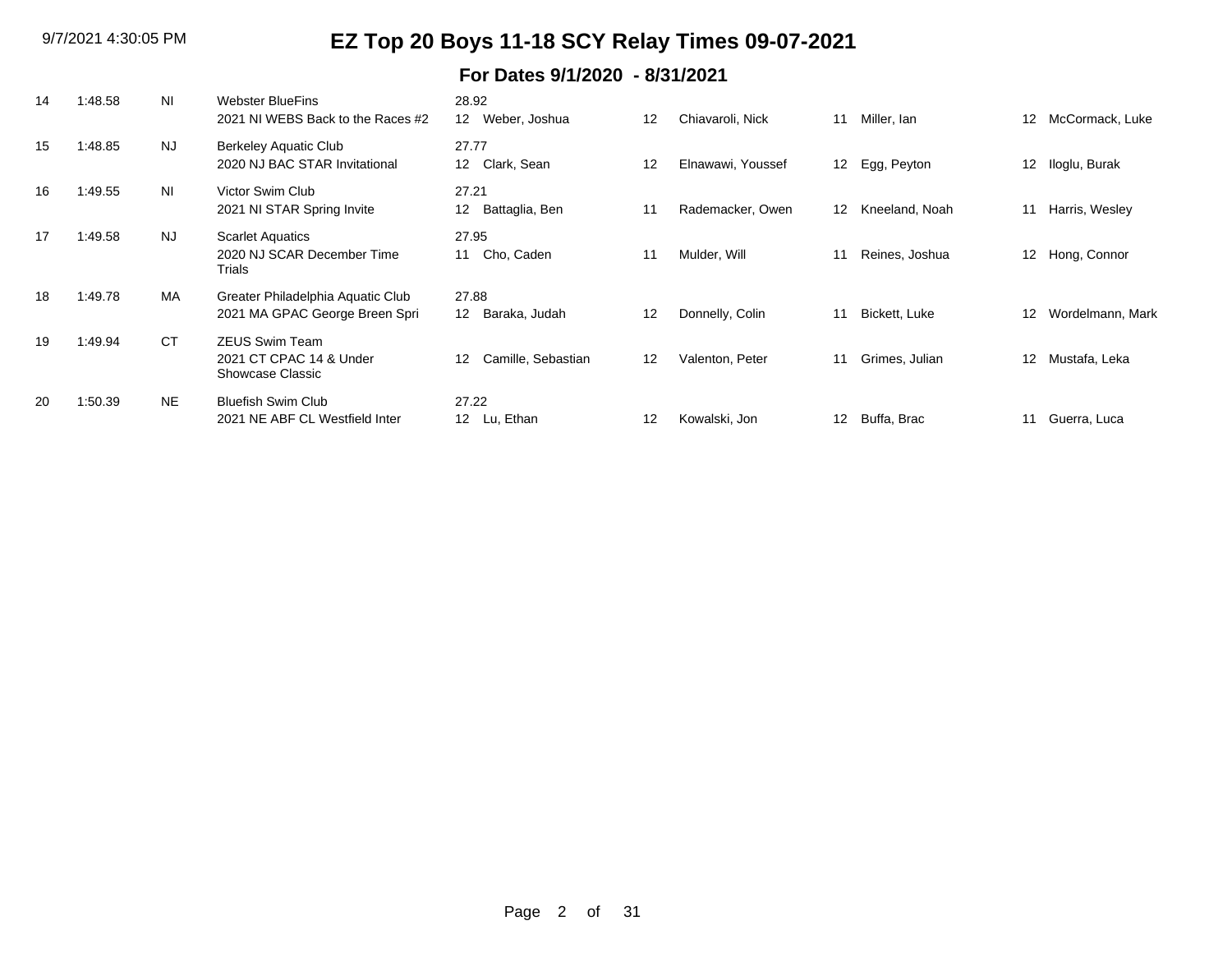### **For Dates 9/1/2020 - 8/31/2021**

### **Boys 11-12 400 Freestyle Relay Short Course Yards**

|                | Rank Time | <b>LSC</b> | Club / Meet                                                                            | Leg1 Time<br>Leg 1 Age / Name |    | Leg 2 Age / Name    |                 | Leg 3 Age / Name                                |    | Leg 4 Age / Name    |
|----------------|-----------|------------|----------------------------------------------------------------------------------------|-------------------------------|----|---------------------|-----------------|-------------------------------------------------|----|---------------------|
|                |           | VA         |                                                                                        | 55.38                         |    |                     |                 |                                                 |    |                     |
| $\mathbf{1}$   | 3:40.80   |            | NOVA of Virginia Aquatics, Inc.<br>2021 FL NCSA Age Group Swimming<br>Champs           | 12 Franks, Ben                | 11 | Harrington, Charlie |                 | 12 Pelham, Eric                                 |    | 12 Muminovic, Aidin |
| 2              | 3:43.20   | MD         | North Baltimore Aquatic Club<br>2021 FL ISCA Elite Showcase Class                      | 53.32<br>12 Branon, Daniel    | 11 | Roberts, Justin     |                 | 12 Lakatta, Charlie                             | 11 | Belbot, Spencer     |
| 3              | 3:47.03   | <b>MR</b>  | Long Island Aquatic Club<br>2021 FL NCSA Age Group Swimming<br>Champs                  | 53.31<br>11 O'Connell, Reid   | 12 | Darcy, James        |                 | 12 Ayzenberg, Daniel                            | 11 | Paggi, Zach         |
| 4              | 3:47.48   | MA         | South Jersey Aquatic Club<br>2021 FL ISCA Elite Showcase Class                         | 54.87<br>12 Schmidt, Jeff     | 12 | Willard, George     |                 | 12 Zink, Brady                                  | 11 | Shenk, Christian    |
| 5              | 3:48.78   | AM         | <b>Team Pittsburgh Elite Aquatics</b><br>2021 FL ISCA Elite Showcase Class             | 56.24<br>12 Perez, Cinco      | 11 | Stetor, Wyatt       |                 | 12 Hsu, Odin                                    |    | 12 Edwards, Jackson |
| 6              | 3:50.83   | <b>CT</b>  | Stamford Sailfish Aquatic Club<br>2021 CT CPAC 14 & Under<br><b>Showcase Classic</b>   | 57.20<br>12 Telesco, Michael  | 11 | Pogosian, Gregory   |                 | 12 McCracken, Killian                           |    | 12 Wang, George     |
| $\overline{7}$ | 3:51.40   | <b>PV</b>  | Occoquan Swimming Inc<br>2020 PV 12&U Meet of Champions                                | 57.55<br>11 Millsaps, lan     | 12 | Pendergraft, Aidan  |                 | 12 Yang, Jayden                                 |    | 12 Grocholski, Alex |
| 8              | 3:53.31   | <b>VA</b>  | NOVA of Virginia Aquatics, Inc.<br>2021 FL NCSA Age Group Swimming<br>Champs           | 1:00.06<br>11 Julian, Carson  | 11 | Harrington, Cullen  | 12              | Farnsworth, Josh                                |    | 12 Peat, Tyler      |
| 9              | 3:59.18   | <b>PV</b>  | Occoquan Swimming Inc<br>2020 PV 12&U Meet of Champions                                | 58.42<br>12 Cho, Jacob        | 11 | Martinez, Lionel    | 12              | Sullivan, Quinny-the-pooh 12 White, D-\$money\$ |    |                     |
| 10             | 4:00.39   | ΝI         | Victor Swim Club<br>2021 NI STAR Spring Invite                                         | 1:01.14<br>11 Harris, Wesley  | 12 | Kneeland, Noah      | 11              | Rademacker, Owen                                |    | 12 Battaglia, Ben   |
| 11             | 4:01.08   | NJ.        | <b>Berkeley Aquatic Club</b><br>2020 NJ BAC STAR Invitational                          | 1:02.14<br>12 Clark, Sean     | 12 | Elnawawi, Youssef   | 12 <sup>2</sup> | Egg, Peyton                                     |    | 12 Iloglu, Burak    |
| 12             | 4:01.18   | <b>CT</b>  | <b>YMCA Of Greenwich Marlins</b><br>2021 CT CPAC 14 & Under<br><b>Showcase Classic</b> | 58.67<br>12 Keller, Reed      | 11 | Ripp, Andrew        |                 | 12 Moran, Kieran                                |    | 12 Ripp, Evan       |
| 13             | 4:01.56   | СT         | Cheshire Y Sea Dog Swim Club<br>2021 CT CDOG WYW Dual RTC<br>Meet                      | 58.58<br>12 Hale, Brayden     | 11 | Alejandro, Neil     |                 | 11 Levine, Simon                                |    | 12 Furtado, Andrew  |
| 14             | 4:03.22   | MA         | Greater Philadelphia Aquatic Club<br>2021 MA GPAC George Breen Spri                    | 1:05.65<br>12 Baraka, Judah   | 12 | Nguyen, Benjamin    |                 | 12 Donnelly, Colin                              |    | 12 Wordelmann, Mark |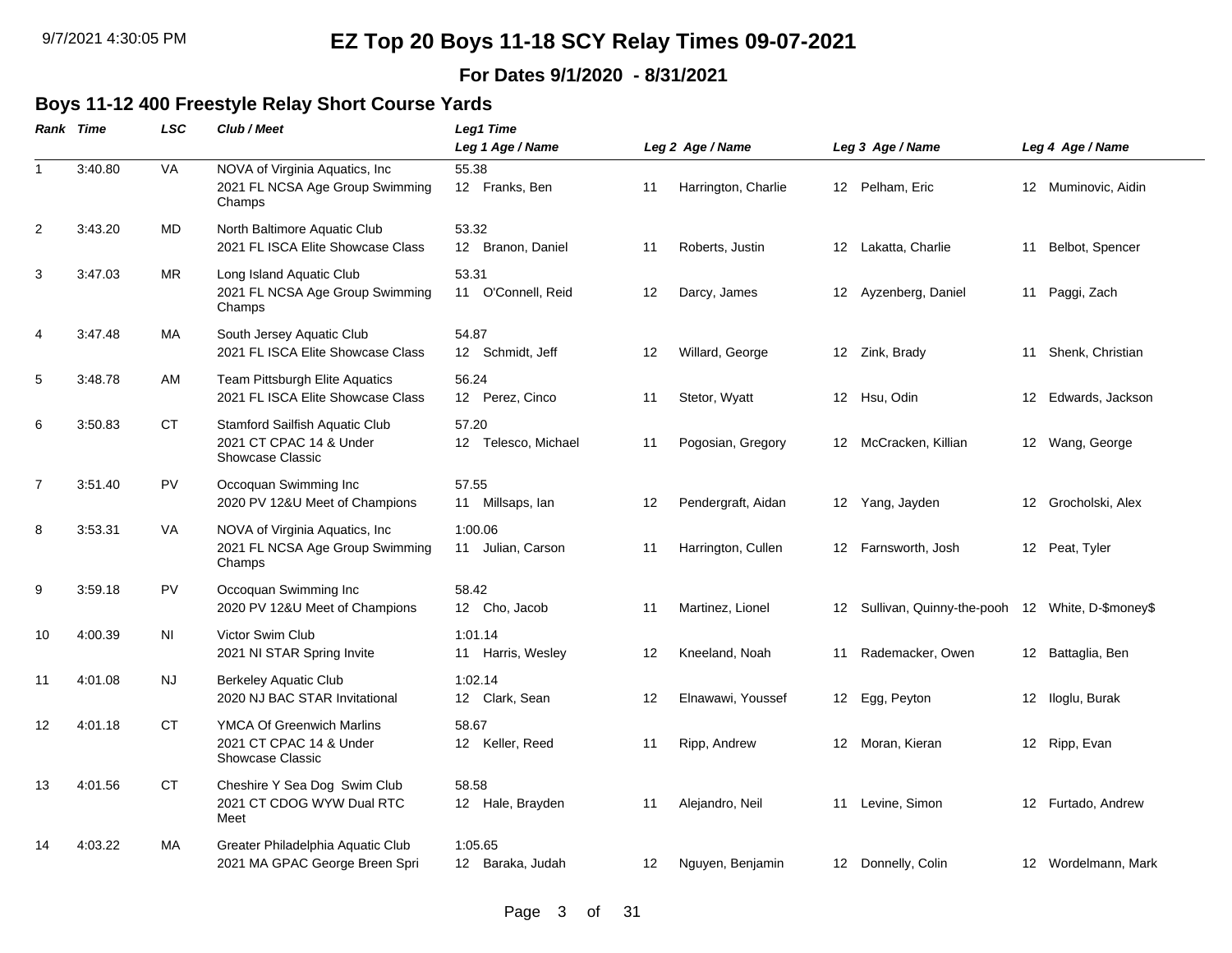| 15 | 4:03.98 | <b>CT</b> | Greenwich YWCA Dolphins Swm Tm<br>2021 CT CPAC 14 & Under<br>Showcase Classic | 57.12<br>Bucaria, Colin<br>12                | 12 | Robredo, Martin     | 12                | McMahon, Connor     | $12 \overline{ }$ | Packard, Jonathan |
|----|---------|-----------|-------------------------------------------------------------------------------|----------------------------------------------|----|---------------------|-------------------|---------------------|-------------------|-------------------|
| 16 | 4:06.55 | CT        | Chelsea Piers Aquatic Club<br>2021 CT CPAC 14 & Under<br>Showcase Classic     | 1:02.47<br>Hendrickson, Charlie<br>12        | 12 | Petraglia, Santiago | $12 \overline{ }$ | Landers, John       | 12                | Rathgeber, Fabio  |
| 17 | 4:07.72 | <b>MR</b> | <b>Freedom Aquatics</b><br>2021 FL ISCA Elite Showcase Class                  | 1:00.26<br>Mohamed, Omar<br>12 <sup>12</sup> | 12 | Temni, Matthew      | 12                | Badovych, Andriy    | 11                | Nichi, Cristian   |
| 18 | 4:08.63 | <b>NI</b> | <b>STAR Swimming</b><br>2021 NI STAR Spring Invite                            | 1:01.04<br>Berdysiak, Lucas<br>12            | 12 | Coen, Mitchell      | 11                | Moldenhauer, Thomas | 11                | Barone, Michael   |
| 19 | 4:10.00 | <b>CT</b> | Laurel East Hartford YMCA<br>2021 CT FVYT vs LEHY Dual RTC<br>Meet            | 56.43<br>Korzeniowski, David<br>12           | 12 | Wong, Jun           | 12                | Kudlac, Holden      |                   | 12 Sowka, Tyler   |
| 20 | 4:12.43 | MA        | Greater Philadelphia Aquatic Club<br>2021 MA GPAC George Breen Spri           | 1:03.24<br>11 Bickett, Luke                  | 11 | Sheppard, Andrew    |                   | McCarthy, Nathan    |                   | Mealey, Gage      |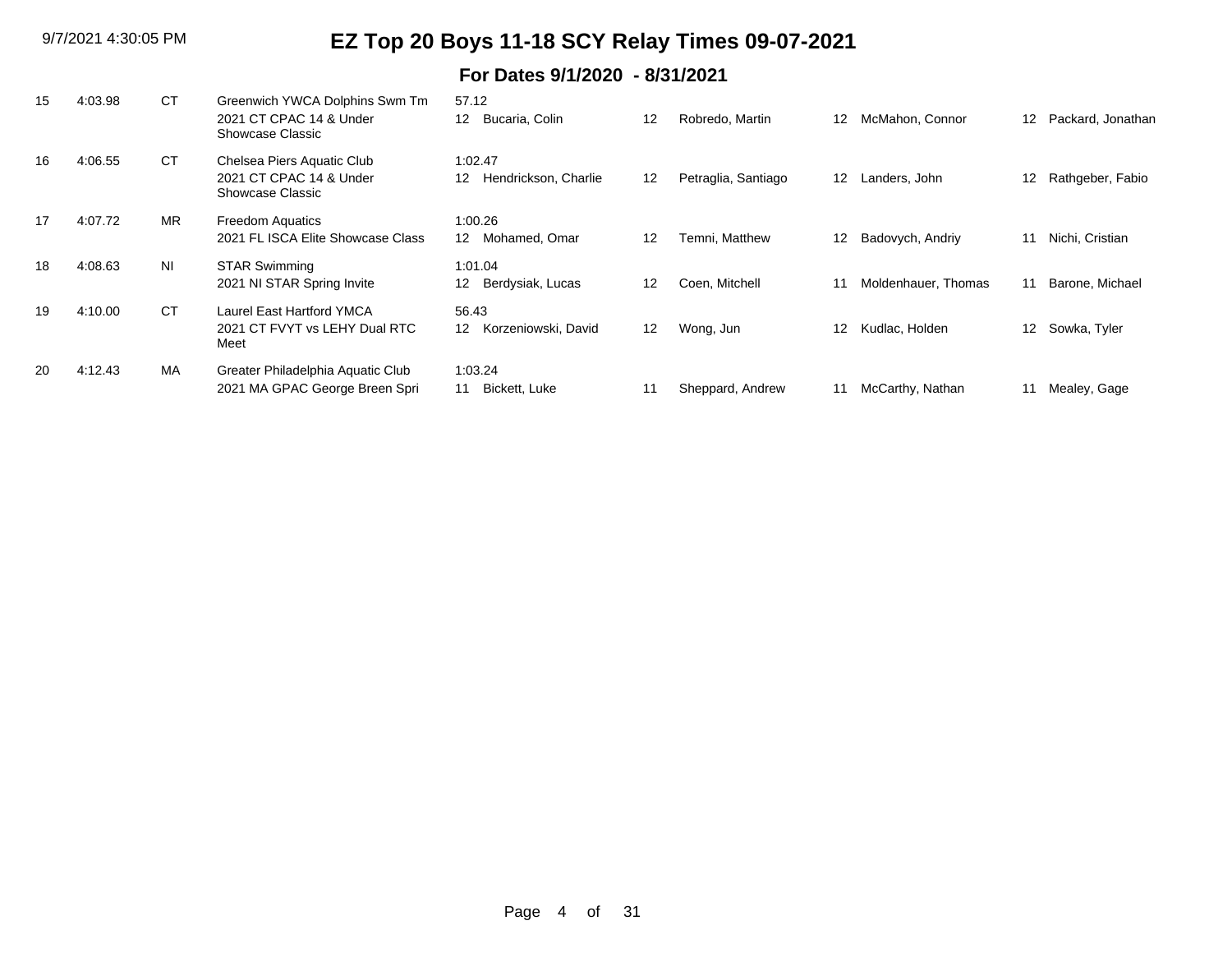### **For Dates 9/1/2020 - 8/31/2021**

## **Boys 11-12 200 Medley Relay Short Course Yards**

|                | <b>Rank Time</b> | <b>LSC</b> | Club / Meet                                                                   | Leg1 Time                                                                    |    |                     |    |                     |    |                       |
|----------------|------------------|------------|-------------------------------------------------------------------------------|------------------------------------------------------------------------------|----|---------------------|----|---------------------|----|-----------------------|
|                |                  |            |                                                                               | Leg 1 Age / Name                                                             |    | Leg 2 Age / Name    |    | Leg 3 Age / Name    |    | Leg 4 Age / Name      |
| $\mathbf{1}$   | 1:48.40          | <b>NJ</b>  | <b>Scarlet Aquatics</b><br>2020 NJ SCAR December Time<br><b>Trials</b>        | 27.21<br>12 Choi, Ryan                                                       | 12 | Lee, Collin         |    | 12 Hong, Connor     |    | 12 Lee, Timothy       |
|                |                  |            |                                                                               | Lee, Yesum<br>12<br>Son, Kevin<br>12<br>12 Mulder, Will<br>12 Reines, Joshua |    |                     |    |                     |    |                       |
| 2              | 1:52.67          | MD         | North Baltimore Aquatic Club<br>2021 FL ISCA Elite Showcase Class             | 28.02<br>12 Branon, Daniel                                                   | 11 | Belbot, Spencer     |    | 12 Lakatta, Charlie |    | 11 Roberts, Justin    |
| 3              | 1:53.00          | VA         | NOVA of Virginia Aquatics, Inc<br>2021 FL NCSA Age Group Swimming<br>Champs   | 28.05<br>12 Pelham, Eric                                                     | 12 | Franks, Ben         |    | 12 Peat, Tyler      |    | 12 Muminovic, Aidin   |
| 4              | 1:55.38          | <b>PV</b>  | Occoquan Swimming Inc<br>2020 PV 12&U Meet of Champions                       | 29.28<br>12 Ha, Elliot                                                       | 12 | White, D-\$money\$  |    | 12 Grocholski, Alex |    | 12 Pendergraft, Aidan |
| 5              | 1:55.86          | МA         | South Jersey Aquatic Club<br>2021 FL ISCA Elite Showcase Class                | 30.81<br>11 Shenk, Christian                                                 | 12 | Schmidt, Jeff       |    | 12 Zink, Brady      |    | 12 Willard, George    |
| 6              | 1:56.57          | <b>MR</b>  | Long Island Aquatic Club<br>2021 FL NCSA Age Group Swimming<br>Champs         | 28.90<br>11 O'Connell, Reid                                                  | 12 | Ayzenberg, Daniel   |    | 12 Darcy, James     |    | 11 Kamor, Nicholas    |
| $\overline{7}$ | 1:57.35          | VA         | NOVA of Virginia Aquatics, Inc<br>2021 FL NCSA Age Group Swimming<br>Champs   | 28.57<br>11 Harrington, Charlie                                              | 11 | Harrington, Cullen  |    | 12 Farnsworth, Josh | 11 | Julian, Carson        |
| 8              | 1:57.47          | СT         | Stamford Sailfish Aquatic Club<br>2021 CT CPAC 14 & Under<br>Showcase Classic | 29.48<br>12 Telesco, Michael                                                 | 12 | McCracken, Killian  | 11 | Pogosian, Gregory   |    | 12 Wang, George       |
| 9              | 1:57.51          | AM         | Team Pittsburgh Elite Aquatics<br>2021 FL ISCA Elite Showcase Class           | 30.62<br>12 Hsu, Odin                                                        | 11 | Stetor, Wyatt       |    | 12 Perez, Cinco     |    | 12 Edwards, Jackson   |
| 10             | 1:57.80          | <b>MR</b>  | 92nd Street Flying Dolphins<br>2021 MR YFD March Madness Time                 | 12 Argeros, Spyros                                                           | 12 | Zhu, Aidan          |    | 12 Blaustein, Josh  |    | 11 Haridasan, Nikolai |
| 11             | 2:00.41          | МA         | York YMCA<br>2021 MA AP Summer YSCAP<br>League                                | 31.33<br>12 Hidalgo, Jomar                                                   | 12 | Yacoviello, Vincent |    | 12 Wu, Allen        |    | 11 Kim, Pk            |
| 12             | 2:00.92          | NJ.        | <b>Berkeley Aquatic Club</b><br>2020 NJ BAC STAR Invitational                 | 31.31<br>12 Clark, Sean                                                      | 12 | O'Day, Andrew       |    | 12 Iloglu, Burak    |    | 12 Egg, Peyton        |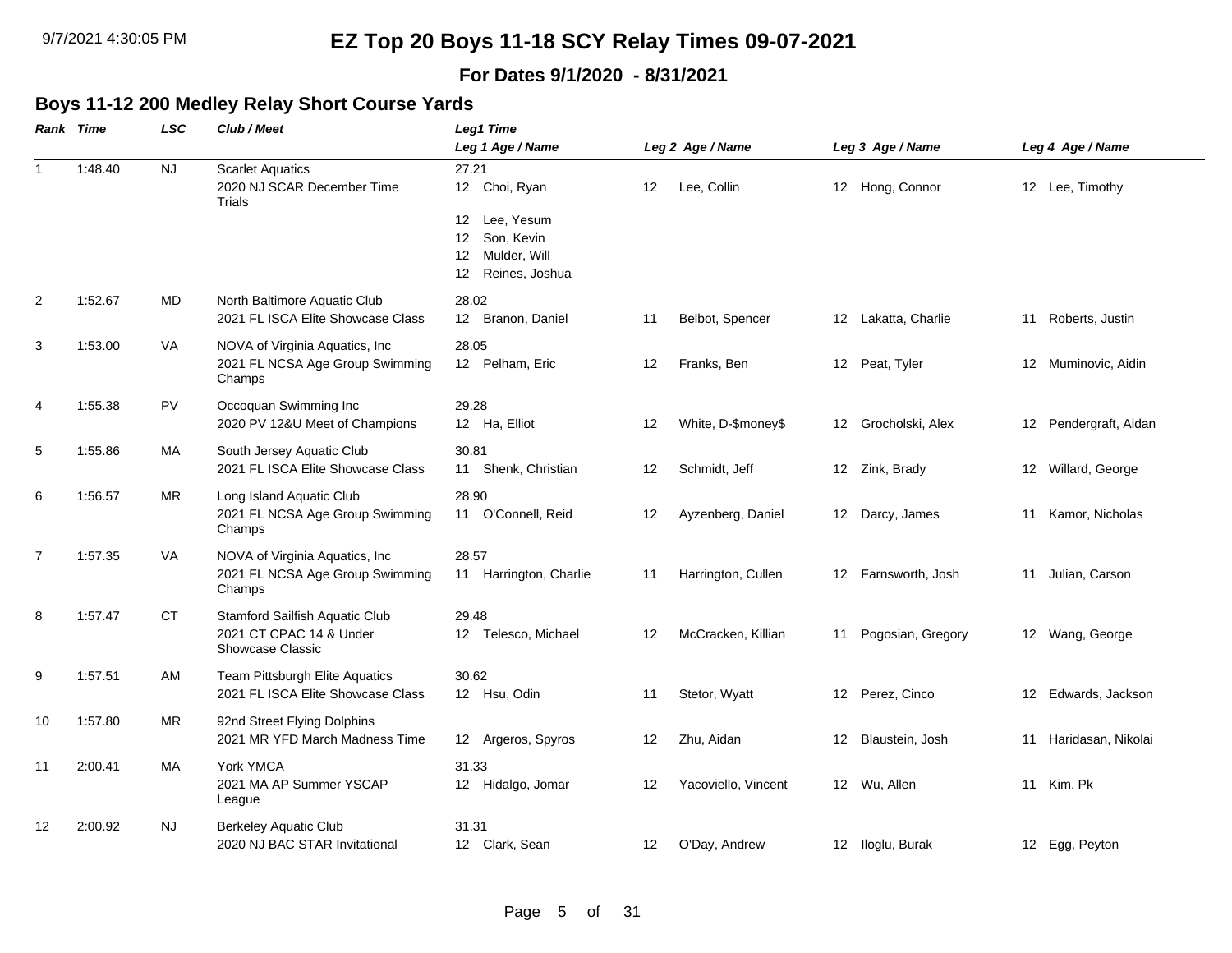| 13 | 2:01.68 | CT.       | <b>Laurel East Hartford YMCA</b><br>2021 CT FVYT GH YMCA SC Finale            | 30.43<br>Kudlac, Holden<br>12                 | 12      | Korzeniowski, David |    | 12 Wong, Jun       | 12                | Sowka, Tyler    |
|----|---------|-----------|-------------------------------------------------------------------------------|-----------------------------------------------|---------|---------------------|----|--------------------|-------------------|-----------------|
| 14 | 2:02.06 | MA        | Jersey Wahoos<br>2021 MA GPAC George Breen Spri                               | 31.48<br>Borrelli, Connor<br>12 <sup>12</sup> | 12      | Yerkes, Jacob       | 12 | Goodman, Alex      | 12                | Rotberg, lan    |
| 15 | 2:02.41 | <b>CT</b> | <b>ZEUS Swim Team</b><br>2021 CT CPAC 14 & Under<br>Showcase Classic          | 35.30<br>Grimes, Julian<br>11                 | 12      | Mustafa, Leka       | 12 | Camille, Sebastian | $12 \overline{ }$ | Valenton, Peter |
| 16 | 2:02.85 | <b>CT</b> | Wilton Y Wahoos Swim Club<br>2021 CT Wahoos End of Season<br>RTC Me           | 32.72<br>Pinchbeck, Gregory<br>11             | 12      | Cunningham, Jack    | 12 | Lussier, Tommy     | 11                | Kelly, Neil     |
| 17 | 2:03.19 | <b>CT</b> | Greenwich YWCA Dolphins Swm Tm<br>2021 CT CPAC 14 & Under<br>Showcase Classic | 33.47<br>12 <sup>°</sup><br>McMahon, Connor   | $12 \,$ | Bucaria, Colin      | 12 | Packard, Jonathan  | $12 \overline{ }$ | Robredo, Martin |
| 18 | 2:03.65 | MA        | Egg Harbor Twp Seahawks<br>2021 MA GPAC George Breen Spri                     | 28.01<br>Yon, Justin<br>12 <sup>12</sup>      | 12      | Neuman, Keenan      | 12 | Slusarski, Stephen | 11                | Cornell, Ryan   |
| 19 | 2:04.14 | <b>CT</b> | Cheshire Y Sea Dog Swim Club<br>2021 CT CDOG WYW Dual RTC<br>Meet             | 30.76<br>Furtado, Andrew<br>12                | $12 \,$ | Hale, Brayden       | 11 | Alejandro, Neil    | 11                | Levine, Simon   |
| 20 | 2:04.16 | MD        | Eagle Swim Team Inc.<br>2021 FL GTSA TYR Championship<br>Meet                 | 34.97<br>Meier, Zac<br>11                     | 12      | Davis, Finn         | 12 | Wickham, Zeke      | 12                | Davies, Ethan   |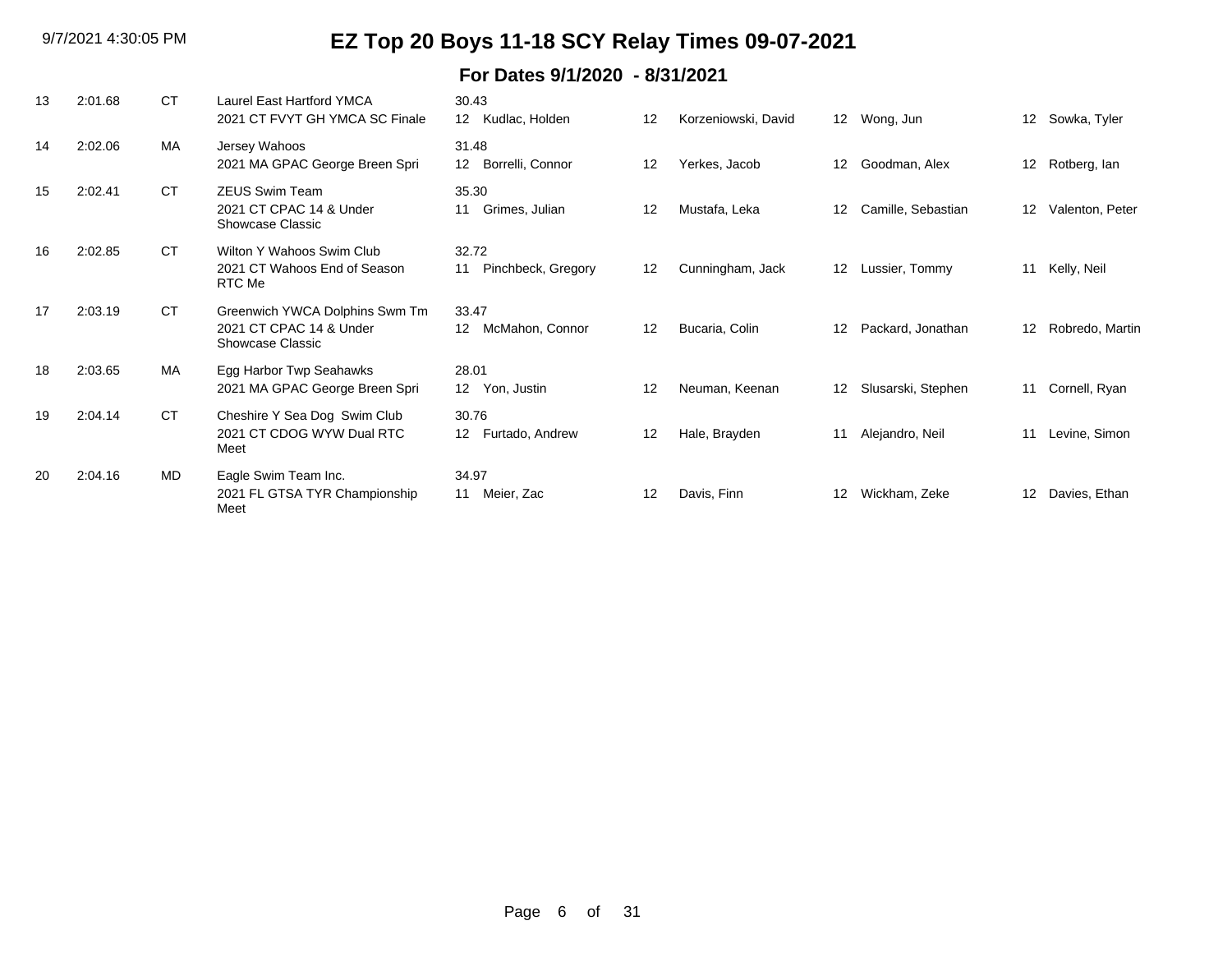### **For Dates 9/1/2020 - 8/31/2021**

## **Boys 11-12 400 Medley Relay Short Course Yards**

|                | Rank Time | <b>LSC</b> | Club / Meet                                                                          | Leg1 Time<br>Leg 1 Age / Name     |    | Leg 2 Age / Name     |    | Leg 3 Age / Name     |    | Leg 4 Age / Name      |
|----------------|-----------|------------|--------------------------------------------------------------------------------------|-----------------------------------|----|----------------------|----|----------------------|----|-----------------------|
| $\mathbf{1}$   | 3:52.90   | NJ         | <b>Scarlet Aquatics</b><br>2020 NJ SCAR Fast Times                                   | 56.21<br>12 Choi, Ryan            | 12 | Lee, Collin          |    | 12 Hong, Connor      |    | 12 Lee, Timothy       |
| 2              | 4:03.50   | VA         | NOVA of Virginia Aquatics, Inc.<br>2021 FL NCSA Age Group Swimming<br>Champs         | 59.36<br>11 Harrington, Charlie   | 12 | Franks, Ben          | 12 | Farnsworth, Josh     |    | 12 Muminovic, Aidin   |
| 3              | 4:08.11   | MD         | North Baltimore Aquatic Club<br>2021 FL ISCA Elite Showcase Class                    | 1:00.66<br>12 Lakatta, Charlie    | 11 | Belbot, Spencer      |    | 12 Branon, Daniel    | 11 | Roberts, Justin       |
| 4              | 4:08.57   | MR.        | Long Island Aquatic Club<br>2021 FL NCSA Age Group Swimming<br>Champs                | 1:00.28<br>11 O'Connell, Reid     | 12 | Ayzenberg, Daniel    |    | 12 Darcy, James      |    | 11 Paggi, Zach        |
| 5              | 4:15.60   | МA         | South Jersey Aquatic Club<br>2021 FL ISCA Elite Showcase Class                       | 1:07.28<br>12 Willard, George     | 12 | Schmidt, Jeff        |    | 12 Zink, Brady       |    | 11 Shenk, Christian   |
| 6              | 4:17.54   | <b>VA</b>  | NOVA of Virginia Aquatics, Inc<br>2021 FL NCSA Age Group Swimming<br>Champs          | 59.57<br>12 Pelham, Eric          | 11 | Rivet, Jack          |    | 12 Peat, Tyler       | 11 | Julian, Carson        |
| $\overline{7}$ | 4:18.70   | AM         | Team Pittsburgh Elite Aquatics<br>2021 FL ISCA Elite Showcase Class                  | 1:01.97<br>12 Edwards, Jackson    | 11 | Stetor, Wyatt        |    | 12 Perez, Cinco      |    | 12 Hsu, Odin          |
| 8              | 4:23.45   | NJ.        | <b>Scarlet Aquatics</b><br>2020 NJ SCAR Fast Times                                   | 1:07.58<br>11 Son, Kevin          | 11 | Mulder, Will         |    | 12 Lee, Yesum        |    | 11 Reines, Joshua     |
| 9              | 4:26.13   | <b>CT</b>  | Stamford Sailfish Aquatic Club<br>2021 CT CPAC 14 & Under<br><b>Showcase Classic</b> | 1:05.57<br>12 Wang, George        | 11 | Pogosian, Gregory    |    | 12 Telesco, Michael  |    | 12 McCracken, Killian |
| 10             | 4:34.84   | СT         | Greenwich YWCA Dolphins Swm Tm<br>2021 CT CPAC 14 & Under<br>Showcase Classic        | 1:17.40<br>12 McMahon, Connor     | 12 | Bucaria, Colin       |    | 12 Packard, Jonathan |    | 12 Robredo, Martin    |
| 11             | 4:35.95   | <b>CT</b>  | <b>Laurel East Hartford YMCA</b><br>2021 CT FVYT GH YMCA SC Finale                   | 1:11.71<br>12 Kudlac, Holden      | 12 | Korzeniowski, David  |    | 12 Wong, Jun         |    | 12 Sowka, Tyler       |
| 12             | 4:39.67   | <b>NI</b>  | <b>Webster BlueFins</b><br>2021 NI WEBS Back to the Races #2                         | 1:14.49<br>12 Weber, Joshua       | 12 | McCormack, Luke      |    | 11 Miller, Ian       |    | 12 Chiavaroli, Nick   |
| 13             | 4:41.06   | MR.        | Freedom Aquatics<br>2021 FL ISCA Elite Showcase Class                                | 1:10.89<br>12 Badovych, Andriy    | 12 | Temni, Matthew       |    | 12 Mohamed, Omar     |    | 11 Nichi, Cristian    |
| 14             | 4:44.01   | СT         | Chelsea Piers Aquatic Club<br>2021 CT CPAC 14 & Under<br>Showcase Classic            | 1:09.56<br>12 Petraglia, Santiago | 12 | Hendrickson, Charlie |    | 12 Landers, John     |    | 12 Rathgeber, Fabio   |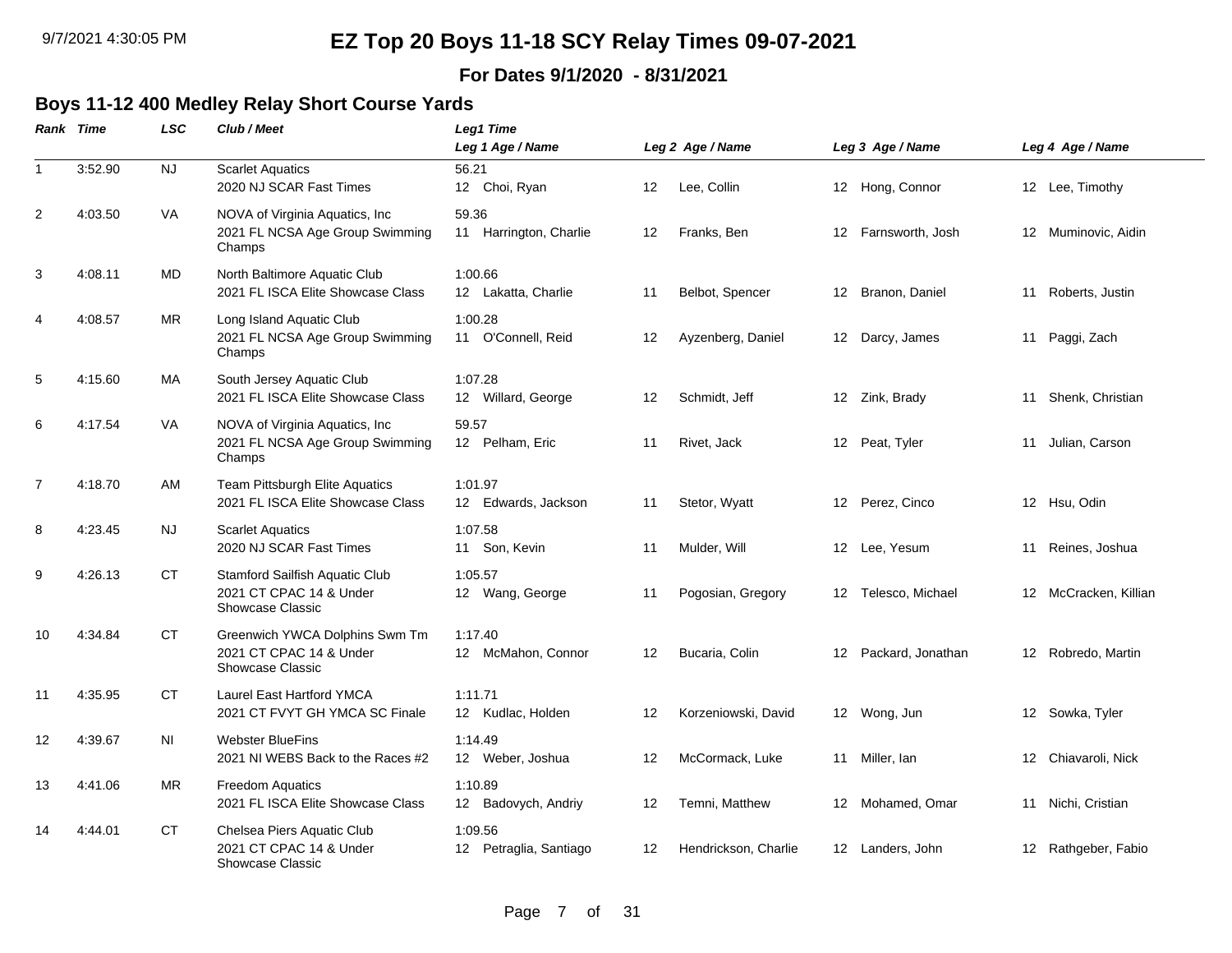| 15 | 4:54.68 | <b>NE</b> | Executive Swim Club<br>2021 NE ESC Spring into Distance                       | 00.00<br>Chang, Caden<br>11      | 12 | Donoghue, Brady | 11              | Erdtmann, Samuel  | 12 <sup>°</sup>   | Belair, Dylan    |
|----|---------|-----------|-------------------------------------------------------------------------------|----------------------------------|----|-----------------|-----------------|-------------------|-------------------|------------------|
| 16 | 5:00.28 | <b>CT</b> | Stamford Sailfish Aquatic Club<br>2021 CT CPAC 14 & Under<br>Showcase Classic | 1:15.91<br>12<br>Kozma, Jozsef   | 11 | Pangan, Noah    | 12              | Flaherty, Kiernan | 11                | Cieciwa, Peter   |
| 17 | 5:03.50 | <b>CT</b> | <b>ZEUS Swim Team</b><br>2021 CT CPAC 14 & Under<br>Showcase Classic          | 1:19.07<br>Grimes, Julian<br>11  |    | Diaz, Gabriel   | 12              | Mustafa, Leka     | $12 \overline{ }$ | Valenton, Peter  |
| 18 | 5:04.05 | СT        | Rapids Swim Team<br>2021 CT CPAC 14 & Under<br>Showcase Classic               | 1:18.92<br>Eannotti, Mason<br>12 | 11 | Rubio, Luca     | 12 <sup>°</sup> | Rubio, Giancarlo  | 12 <sup>12</sup>  | Natlo, Brendan   |
| 19 | 5:05.54 | <b>NE</b> | <b>Charles River Aquatics</b><br>2021 NE CRA CL Intra-squad Rel               | 1:12.30<br>Liu, Derek<br>11      | 11 | Krolnik, Logan  | 12 <sup>°</sup> | Wang, Philip      | 12 <sup>2</sup>   | Zuckermann, Noah |
| 20 | 5:15.70 | <b>NE</b> | Yankee Clippers Swim Club<br>2021 NE CLIP CL March Intrasqu                   | 12 <sup>12</sup><br>Lemke, Kaleb | 12 | Tasman, Zach    | 11              | Sittig, Carter    |                   | 12 Yi, Ci        |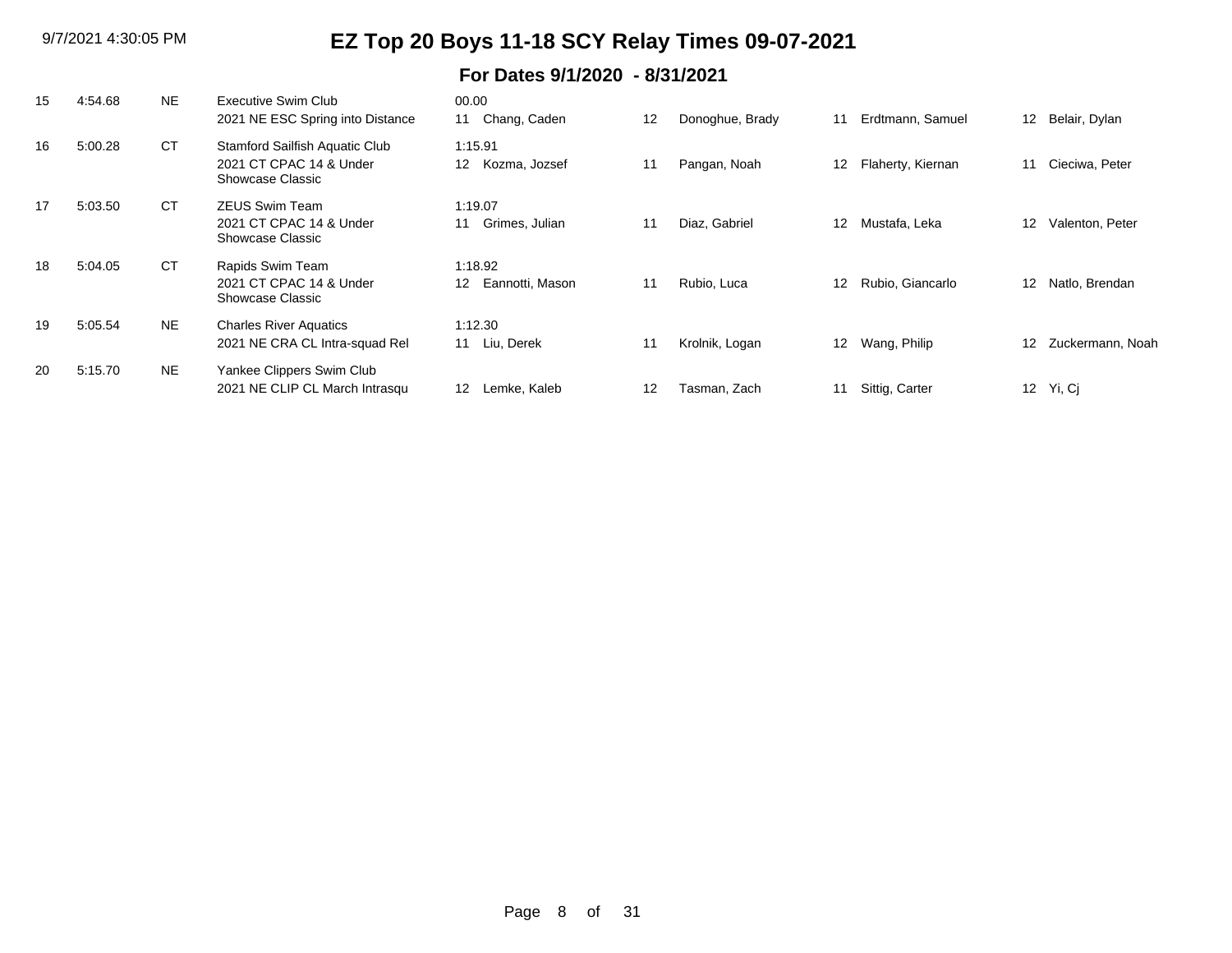### **For Dates 9/1/2020 - 8/31/2021**

### **Boys 13-14 200 Freestyle Relay Short Course Yards**

|                | Rank Time | <b>LSC</b> | Club / Meet                                                                 | Leg1 Time                       |    |                   |    |                                               |    |                        |
|----------------|-----------|------------|-----------------------------------------------------------------------------|---------------------------------|----|-------------------|----|-----------------------------------------------|----|------------------------|
|                |           |            |                                                                             | Leg 1 Age / Name                |    | Leg 2 Age / Name  |    | Leg 3 Age / Name                              |    | Leg 4 Age / Name       |
| $\overline{1}$ | 1:30.56   | VA         | NOVA of Virginia Aquatics, Inc<br>2021 FL NCSA Age Group Swimming<br>Champs | 22.47<br>14 Lambert, Eric       | 14 | Conner, Joseph    | 13 | Dickerson, Jack                               |    | 14 Thornton, Christian |
| $\overline{2}$ | 1:30.64   | <b>PV</b>  | <b>Machine Aquatics</b><br>2021 FL NCSA Age Group Swimming<br>Champs        | 21.93<br>14 Graham, Rian        | 14 | Ross, Jayson      | 14 | McMichael, Trent                              | 14 | Weber, Billy           |
| 3              | 1:30.67   | <b>MR</b>  | Long Island Aquatic Club<br>2021 FL NCSA Age Group Swimming<br>Champs       | 22.95<br>14 Cash, Joseph        | 14 | So, Brendan       | 14 | Peitler, Matthew                              | 14 | Mountantonakis, Manoli |
| $\overline{4}$ | 1:30.77   | MD         | Annapolis Swim Club<br>2021 FL ISCA Elite Showcase Class                    | 22.13<br>14 Gurri, Nicco        | 14 | Smith, Ethan      | 14 | Murphy, Grant                                 |    | 14 Deppe, Jack         |
| 5              | 1:31.92   | <b>CT</b>  | Chelsea Piers Aquatic Club<br>2021 CT CPAC 14 & Under<br>Showcase Classic   | 23.66<br>14 Jang, Hudson        | 13 | Sharpe, Alexander |    | 13 Iver, Hirsh                                |    | 14 Haley, Jack         |
| 6              | 1:31.98   | VA         | Virginia Gators<br>2021 FL ISCA Elite Showcase Class                        | 24.09<br>14 Nicholson, Jeremiah | 14 | Browne, Will      | 14 | Hitt, Travis                                  |    | 14 Wang, Richard       |
| $\overline{7}$ | 1:32.49   | <b>CT</b>  | Cheshire Y Sea Dog Swim Club<br>2021 CT CDOG WYW Dual RTC<br>Meet           | 23.50<br>Potyrala, Brady<br>13  | 14 | Gauthier, Michael | 14 | Zalewski, Peter                               | 14 | Czartoryjski, Damian   |
| 8              | 1:32.59   | <b>CT</b>  | <b>ZEUS Swim Team</b><br>2021 CT CPAC 14 & Under<br>Showcase Classic        | 24.21<br>13 Elliott, Chase      | 13 | Vitiello, Wyatt   | 14 | Tharrington, Owen                             | 14 | Flores, Kris           |
| 9              | 1:32.88   | MD.        | Eagle Swim Team Inc.<br>2021 FL GTSA TYR Championship<br>Meet               | 23.83<br>14 Li, Ryan            | 13 | Duncan, Langston  | 14 | Bartel, Owen                                  | 14 | Dillon, Alex           |
| 10             | 1:32.95   | CT         | Indian Valley Family YMCA Breakers<br>2021 CT FVYT GH YMCA SC Finale        | 23.37<br>14 McFall, Campbell    | 13 | Stabach, Oliver   | 14 | Liao, James                                   | 14 | Silverman, Sander      |
| 11             | 1:33.16   | MD.        | North Baltimore Aquatic Club<br>2021 FL ISCA Elite Showcase Class           | 23.12<br>Belbot, Harry<br>14    | 14 | Kunisaki, Max     | 13 | Lauterbach, Sidney Or Sid 13 Jennings, Julian |    |                        |
| 12             | 1:33.33   | AM         | Team Pittsburgh Elite Aquatics<br>2021 FL ISCA Elite Showcase Class         | 23.58<br>14 Lang, Noah          | 14 | Burns, Whit       | 14 | Hartman, Luke                                 | 13 | Zoukovski, Nazar       |
| 13             | 1:33.39   | VA         | <b>CCA Marlins</b><br>2021 FL NCSA Age Group Swimming<br>Champs             | 24.44<br>13 Callis, Aidan       | 14 | Bubar, Jackson    | 14 | Rooney, Jackson                               | 14 | Brinkley, Dawson       |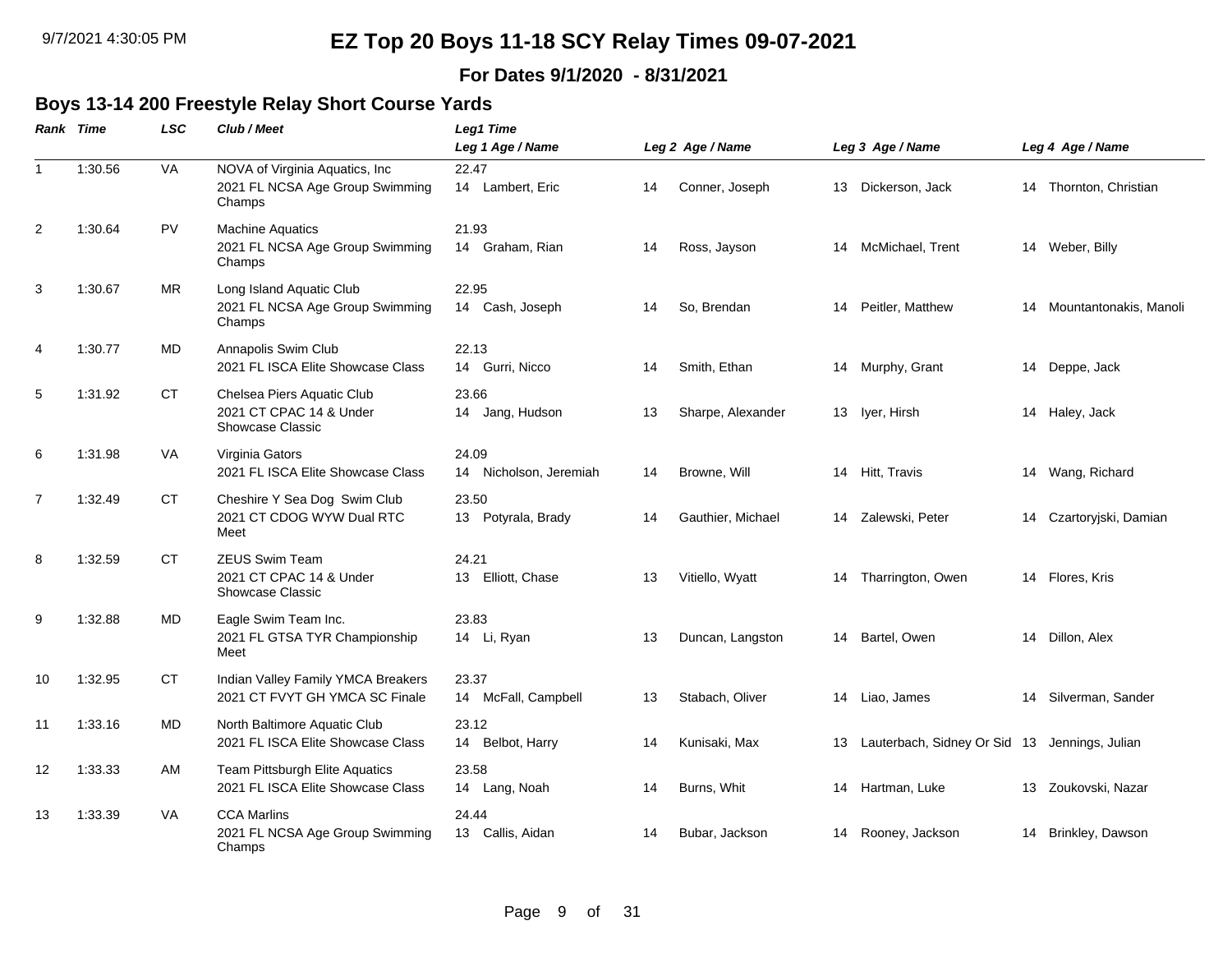| 14 | 1:34.11 | PV        | Rockville Montgomery Swim Club<br>2021 FL NCSA Age Group Swimming<br>Champs     | 23.76<br>Klein, Andrew<br>14      | 13 | Nguyen, Alex      | 13 | Lopez, Joshua    | 14 | Coapstick, Tyler   |
|----|---------|-----------|---------------------------------------------------------------------------------|-----------------------------------|----|-------------------|----|------------------|----|--------------------|
| 15 | 1:34.94 | <b>MR</b> | Hauppauge Athletic Association<br>2021 MR HAA June 3 Relay Royale<br>Time Trial | 23.74<br>Perecinsky, Martin<br>14 | 14 | Trzaskowski, Alex | 14 | Gallub, Dylan    | 13 | Steinberg, Matthew |
| 16 | 1:35.13 | <b>MR</b> | Long Island Aquatic Club<br>2021 FL NCSA Age Group Swimming<br>Champs           | 23.73<br>14<br>Green, Sean        | 13 | Gutin, David      | 13 | Silver, Ethan    | 13 | O'Hagan, Patrick   |
| 17 | 1:35.24 | MA        | South Jersey Aquatic Club<br>2021 FL ISCA Elite Showcase Class                  | 24.52<br>Haney, Sean<br>14        | 14 | Cottrell, Tre     | 13 | Inman, Liam      | 14 | Swanholm, Spencer  |
| 18 | 1:35.34 | <b>VA</b> | NOVA of Virginia Aquatics, Inc.<br>2021 FL NCSA Age Group Swimming<br>Champs    | 23.71<br>Causey, Michael<br>14    | 13 | Hoffer, Taylor    | 13 | Williams, Carson | 14 | Rivas, Matthew     |
| 19 | 1:36.31 | <b>NJ</b> | Berkeley Aquatic Club<br>2020 NJ BAC STAR Invitational                          | 25.05<br>Iloglu, Ali<br>14        | 14 | O'Day, Ryan       | 14 | Bigham, Jack     | 13 | Kulp, Charlie      |
| 20 | 1:36.37 | VA        | YMCA of Virginia Blue Ridge Riptides<br>2021 SC YSSC Upper SE Region            | 24.46<br>13<br>Lugar, Henry       | 14 | James, Thomas     | 14 | Wilkes, Connor   |    | 14 Poush, Joren    |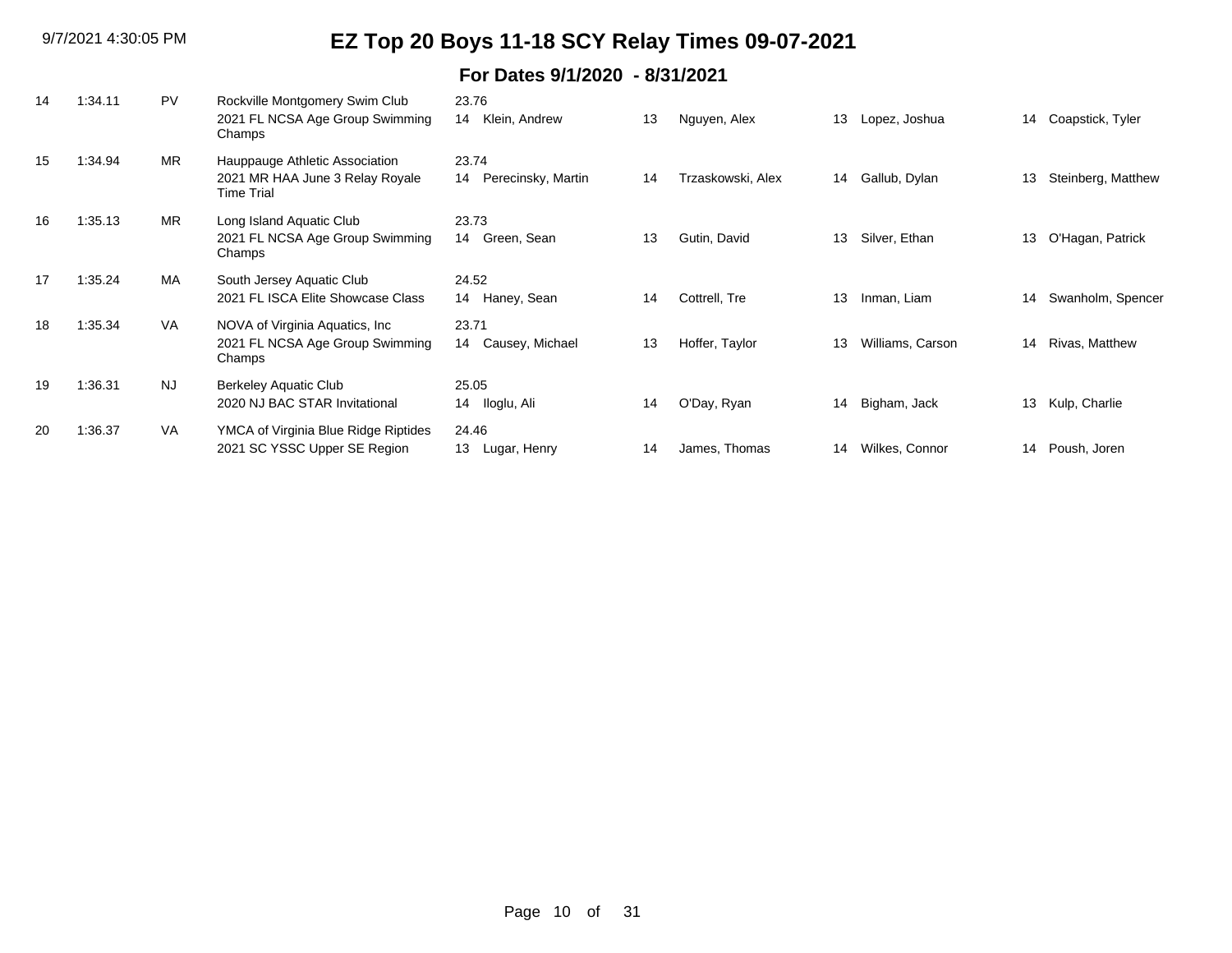### **For Dates 9/1/2020 - 8/31/2021**

#### **Boys 13-14 400 Freestyle Relay Short Course Yards**

|                | Rank Time | <b>LSC</b> | Club / Meet                                                                            | <b>Leg1 Time</b><br>Leg 1 Age / Name |    | Leg 2 Age / Name    |    | Leg 3 Age / Name |    | Leg 4 Age / Name          |
|----------------|-----------|------------|----------------------------------------------------------------------------------------|--------------------------------------|----|---------------------|----|------------------|----|---------------------------|
| $\overline{1}$ | 3:16.86   | MD         | Annapolis Swim Club<br>2021 FL ISCA Elite Showcase Class                               | 50.25<br>14 Deppe, Jack              | 14 | Smith, Ethan        |    | 14 Murphy, Grant |    | 14 Gurri, Nicco           |
| $\overline{2}$ | 3:17.79   | VA         | NOVA of Virginia Aquatics, Inc<br>2021 FL NCSA Age Group Swimming<br>Champs            | 50.81<br>14 Conner, Joseph           | 14 | Thornton, Christian | 14 | Rivas, Matthew   |    | 14 Lambert, Eric          |
| 3              | 3:18.54   | VA         | Virginia Gators<br>2021 FL ISCA Elite Showcase Class                                   | 49.96<br>14 Zhu, Aiden               | 14 | Baxley, Nathan      | 14 | Erb, Kaleb       |    | 13 King, Brayden          |
| 4              | 3:18.73   | <b>MR</b>  | Long Island Aquatic Club<br>2021 FL NCSA Age Group Swimming<br>Champs                  | 49.70<br>14 Cash, Joseph             | 14 | Green, Sean         | 14 | Peitler, Matthew |    | 14 Mountantonakis, Manoli |
| 5              | 3:20.19   | СT         | Chelsea Piers Aquatic Club<br>2021 CT CPAC 14 & Under<br>Showcase Classic              | 50.97<br>14 Jang, Hudson             | 13 | Sharpe, Alexander   | 14 | Babashak, Danny  |    | 14 Haley, Jack            |
| 6              | 3:21.10   | <b>CT</b>  | <b>ZEUS Swim Team</b><br>2021 CT CPAC 14 & Under<br><b>Showcase Classic</b>            | 49.19<br>14 Tharrington, Owen        | 13 | Elliott, Chase      | 13 | Vitiello, Wyatt  |    | 14 Flores, Kris           |
| $\overline{7}$ | 3:22.66   | PV         | Occoquan Swimming Inc<br>2020 PV 13&O Meet of Champions                                | 50.67<br>13 Jensen, Matt             | 13 | Grendysz, Aiden     | 13 | Lingafelt, Sean  | 14 | Hoban, Owen               |
| 8              | 3:23.59   | <b>PV</b>  | <b>Machine Aquatics</b><br>2021 FL NCSA Age Group Swimming<br>Champs                   | 47.86<br>14 Graham, Rian             | 14 | Ross, Jayson        | 14 | McMichael, Trent | 14 | Weber, Billy              |
| 8              | 3:23.59   | MD         | North Baltimore Aquatic Club<br>2021 FL ISCA Elite Showcase Class                      | 49.79<br>Belbot, Harry<br>14         | 14 | Kunisaki, Max       | 13 | Jennings, Julian | 13 | Lauterbach, Sidney Or Sid |
| 10             | 3:24.72   | <b>MR</b>  | Hauppauge Athletic Association<br>2021 MR HAA June 3 Relay Royale<br><b>Time Trial</b> | 49.70<br>14 Perecinsky, Martin       | 14 | Trzaskowski, Alex   | 14 | Gallub, Dylan    | 13 | Steinberg, Matthew        |
| 11             | 3:25.26   | <b>PV</b>  | Rockville Montgomery Swim Club<br>2021 FL NCSA Age Group Swimming<br>Champs            | 48.87<br>14 Coapstick, Tyler         | 14 | Klein, Andrew       | 13 | Nguyen, Alex     | 13 | Lopez, Joshua             |
| 12             | 3:25.91   | <b>MR</b>  | Long Island Aquatic Club<br>2021 FL NCSA Age Group Swimming<br>Champs                  | 51.28<br>14 So, Brendan              | 13 | Gutin, David        | 13 | Silver, Ethan    | 13 | O'Hagan, Patrick          |
| 13             | 3:27.36   | <b>VA</b>  | <b>CCA Marlins</b><br>2021 FL NCSA Age Group Swimming<br>Champs                        | 50.95<br>14 Brinkley, Dawson         | 14 | Smith, Josh         | 14 | Bubar, Jackson   | 14 | Rooney, Jackson           |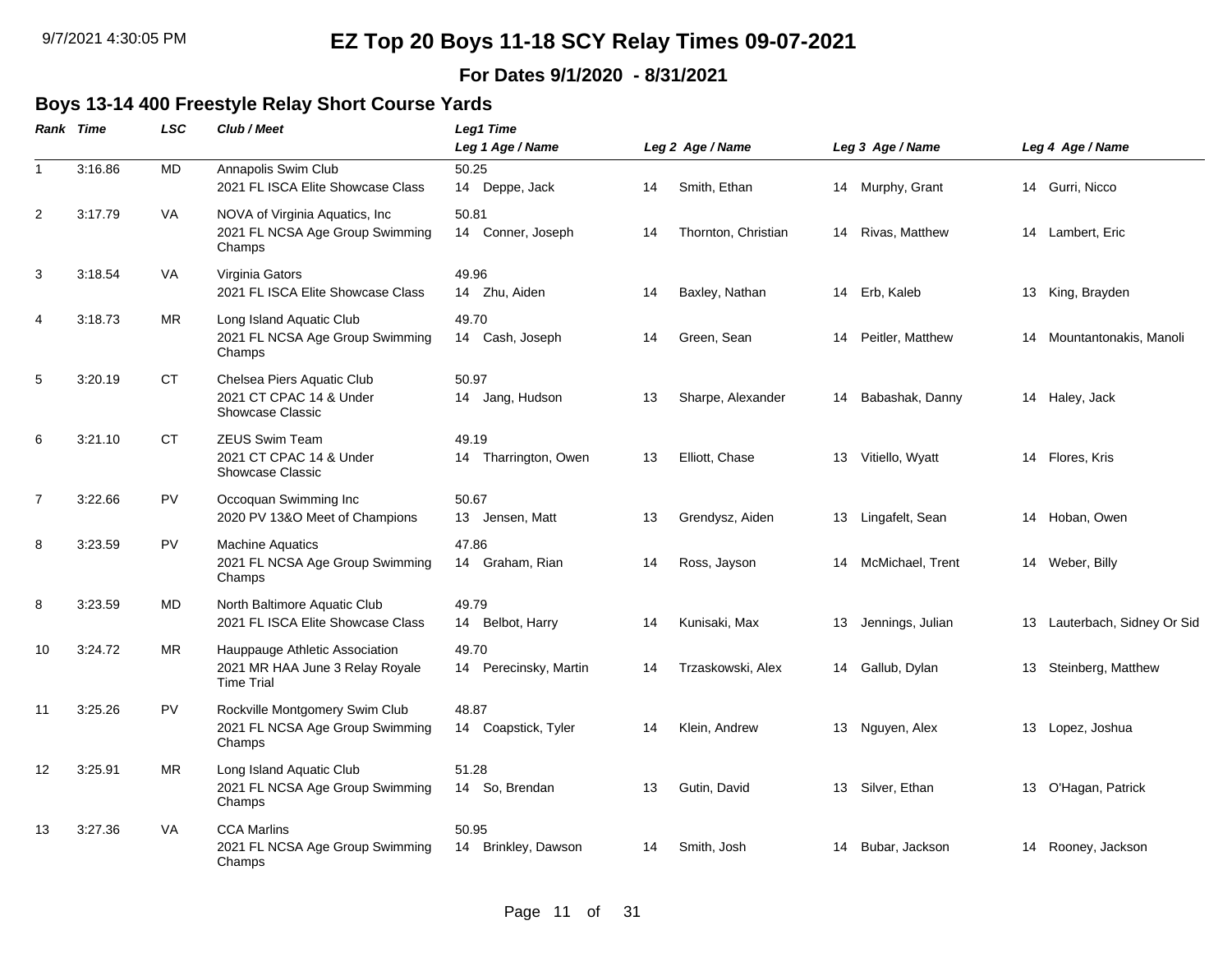| 14 | 3:27.44 | AM        | Team Pittsburgh Elite Aquatics<br>2021 FL ISCA Elite Showcase Class          | 51.35<br>14 Lang, Noah         | 14 | Burns, Whit      | 14              | Hartman, Luke        | 13 | Zoukovski, Nazar     |
|----|---------|-----------|------------------------------------------------------------------------------|--------------------------------|----|------------------|-----------------|----------------------|----|----------------------|
| 15 | 3:28.39 | <b>NJ</b> | Life Time Metro<br>2021 NJ LIFE LifeTime Metro<br>Championships              | Cheng, Derek<br>14             | 14 | Shi, Timothy     | 14              | Primavera, Alexander |    | 14 Fominykh, Harry   |
| 16 | 3:29.33 | VA        | NOVA of Virginia Aquatics, Inc.<br>2021 FL NCSA Age Group Swimming<br>Champs | 51.13<br>13<br>Dickerson, Jack | 13 | Williams, Carson | 13 <sup>2</sup> | Chen, Jd             | 14 | Causey, Michael      |
| 17 | 3:29.51 | MA        | South Jersey Aquatic Club<br>2021 FL ISCA Elite Showcase Class               | 52.02<br>14 Cottrell, Tre      | 14 | McGlynn, Declan  | 13              | Inman, Liam          | 14 | Swanholm, Spencer    |
| 18 | 3:29.71 | MA        | Jersey Wahoos<br>2021 MA GPAC George Breen Spri                              | 50.84<br>14 Wright, Bennett    | 14 | Kim, Joshua      | 14              | Raue, Colin          | 14 | Behm, Jack           |
| 19 | 3:33.47 | VA        | YMCA of Virginia Blue Ridge Riptides<br>2021 SC YSSC Upper SE Region         | 54.27<br>13<br>Lugar, Henry    | 14 | James, Thomas    | 14              | Wilkes, Connor       | 14 | Poush, Joren         |
| 20 | 3:33.90 | MA        | Greater Philadelphia Aquatic Club<br>2021 MA GPAC George Breen Spri          | 52.90<br>Streitz, Luc<br>13    | 14 | Dugan, Sean      | 13              | Lynch, Ryan          |    | 14 McCarthy, Michael |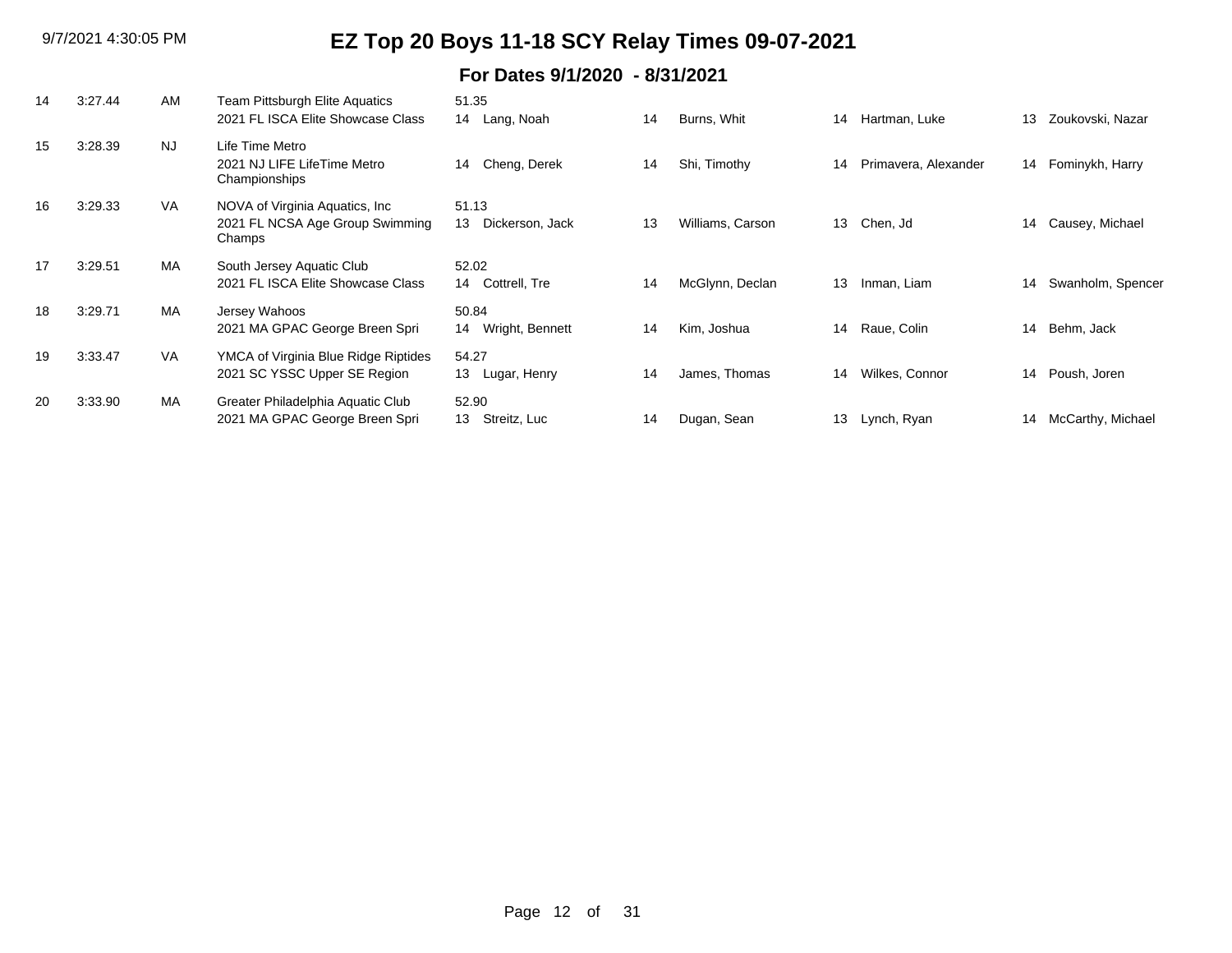#### **For Dates 9/1/2020 - 8/31/2021**

### **Boys 13-14 800 Freestyle Relay Short Course Yards**

| Rank | Time    | LSC       | Club / Meet                                                                     | Leg1 Time                           |    |                   |    |                  |    |                       |
|------|---------|-----------|---------------------------------------------------------------------------------|-------------------------------------|----|-------------------|----|------------------|----|-----------------------|
|      |         |           |                                                                                 | Leg 1 Age / Name                    |    | Leg 2 Age / Name  |    | Leg 3 Age / Name |    | Leg 4 Age / Name      |
|      | 7:44.52 | MR        | Hauppauge Athletic Association<br>2021 MR HAA June 3 Relay Royale<br>Time Trial | 1:50.93<br>Perecinsky, Martin<br>14 | 14 | Trzaskowski, Alex | 14 | Gallub, Dylan    |    | 13 Steinberg, Matthew |
|      | 8:03.02 | <b>NE</b> | Executive Swim Club<br>2021 NE ESC Spring into Distance                         | 00.00<br>Powers, Ryan<br>14         |    | Oliviero, Jake    | 14 | Erdtmann, Reed   | 14 | Bilsbury, Maxwell     |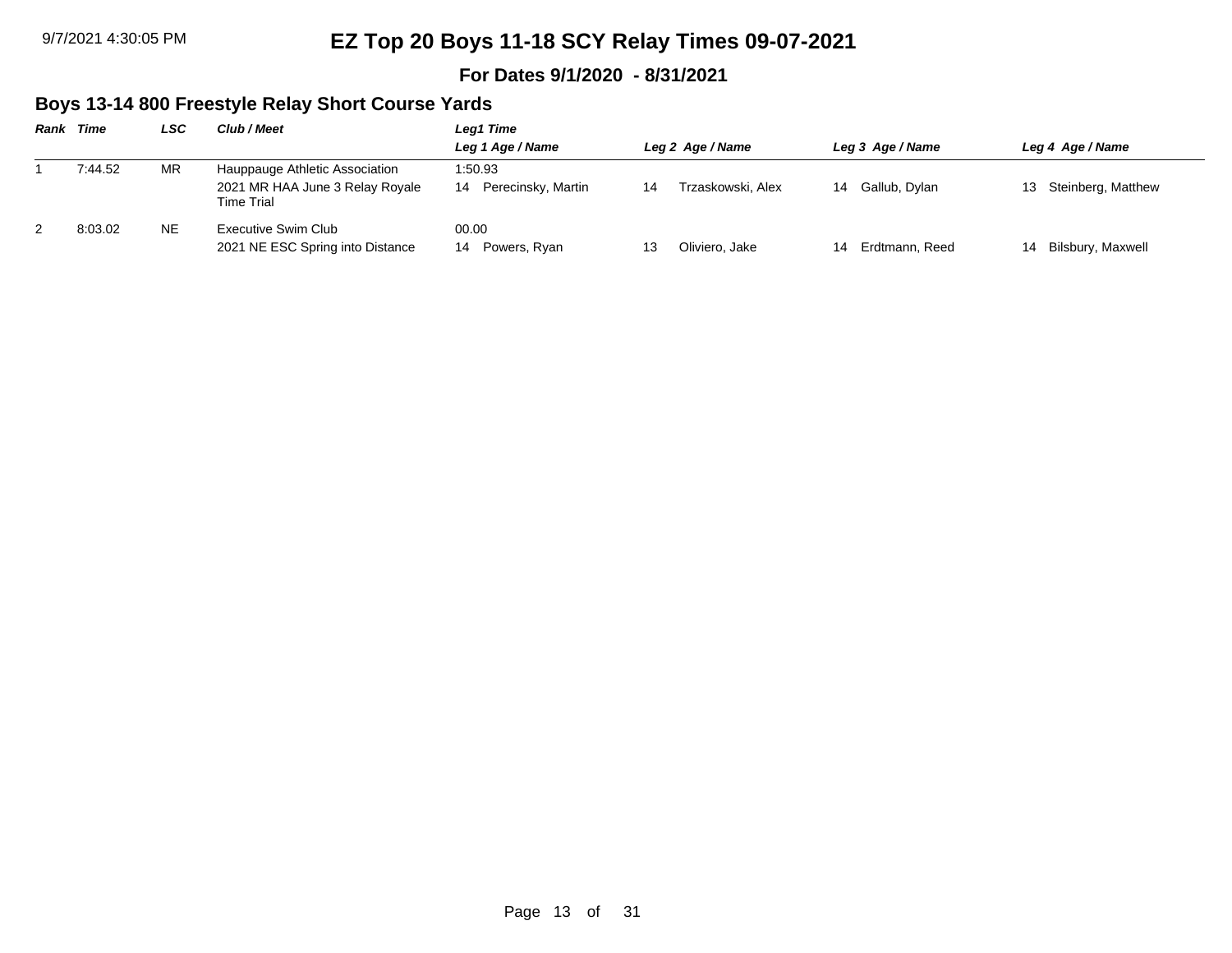### **For Dates 9/1/2020 - 8/31/2021**

# **Boys 13-14 200 Medley Relay Short Course Yards**

|                | Rank Time | <b>LSC</b> | Club / Meet                                                                  | <b>Leg1 Time</b>                   |    |                   |    |                                               |    |                     |
|----------------|-----------|------------|------------------------------------------------------------------------------|------------------------------------|----|-------------------|----|-----------------------------------------------|----|---------------------|
|                |           |            |                                                                              | Leg 1 Age / Name                   |    | Leg 2 Age / Name  |    | Leg 3 Age / Name                              |    | Leg 4 Age / Name    |
| $\mathbf{1}$   | 1:39.43   | <b>MD</b>  | Annapolis Swim Club<br>2021 FL ISCA Elite Showcase Class                     | 25.26<br>14 Connor, Billy          | 14 | Deppe, Jack       |    | 14 Murphy, Grant                              |    | 14 Gurri, Nicco     |
| 2              | 1:40.61   | VA         | NOVA of Virginia Aquatics, Inc.<br>2021 FL NCSA Age Group Swimming<br>Champs | 24.33<br>14 Lambert, Eric          | 13 | Dickerson, Jack   |    | 14 Causey, Michael                            | 14 | Thornton, Christian |
| 3              | 1:41.16   | <b>PV</b>  | <b>Machine Aquatics</b><br>2021 FL NCSA Age Group Swimming<br>Champs         | 27.06<br>14 McMichael, Trent       | 14 | Weber, Billy      | 14 | Graham, Rian                                  |    | 14 Ross, Jayson     |
| 4              | 1:41.38   | VA         | Virginia Gators<br>2021 FL ISCA Elite Showcase Class                         | 26.39<br>14 Wang, Richard          | 14 | Erb, Kaleb        |    | 14 Browne, Will                               |    | 14 Hitt, Travis     |
| 5              | 1:41.79   | MR.        | Long Island Aquatic Club<br>2021 FL NCSA Age Group Swimming<br>Champs        | 25.17<br>14 Mountantonakis, Manoli | 13 | Kushnirsky, David | 13 | Silver, Ethan                                 |    | 14 Cash, Joseph     |
| 6              | 1:42.03   | <b>PV</b>  | Occoquan Swimming Inc<br>2020 PV 13&O Meet of Champions                      | 00.00<br>14 Hoban, Owen            | 14 | Nham, Maddox      | 13 | Grendysz, Aiden                               | 13 | Jensen, Matt        |
| $\overline{7}$ | 1:42.85   | <b>CT</b>  | ZEUS Swim Team<br>2021 CT CPAC 14 & Under<br><b>Showcase Classic</b>         | 24.46<br>14 Tharrington, Owen      | 13 | Vitiello, Wyatt   | 13 | Elliott, Chase                                |    | 14 Flores, Kris     |
| 8              | 1:42.92   | AM         | Team Pittsburgh Elite Aquatics<br>2021 FL ISCA Elite Showcase Class          | 26.40<br>13 Turgeon, Tyler         | 14 | Burns, Whit       | 14 | Hartman, Luke                                 | 13 | Zoukovski, Nazar    |
| 9              | 1:43.17   | <b>CT</b>  | Chelsea Piers Aquatic Club<br>2021 CT CPAC 14 & Under<br>Showcase Classic    | 26.03<br>14 Jang, Hudson           | 14 | Babashak, Danny   |    | 14 Haley, Jack                                | 13 | Sharpe, Alexander   |
| 10             | 1:44.27   | <b>MR</b>  | Long Island Aquatic Club<br>2021 FL NCSA Age Group Swimming<br>Champs        | 25.32<br>14 Green, Sean            | 13 | Koek, Andrew      | 13 | O'Hagan, Patrick                              |    | 14 Peitler, Matthew |
| 11             | 1:44.67   | MD         | Eagle Swim Team Inc.<br>2021 FL GTSA TYR Championship<br>Meet                | 26.87<br>14 Wright, Lucas          | 14 | Bartel, Owen      | 14 | Dillon, Alex                                  |    | 14 Li, Ryan         |
| 12             | 1:45.10   | <b>CT</b>  | Cheshire Y Sea Dog Swim Club<br>2021 CT CDOG WYW Dual RTC<br>Meet            | 25.57<br>14 Czartoryjski, Damian   | 14 | Gauthier, Michael | 13 | Milhomens, Joey                               | 14 | Zalewski, Peter     |
| 13             | 1:45.36   | MD         | North Baltimore Aquatic Club<br>2021 FL ISCA Elite Showcase Class            | 28.66<br>13 McQuaid, Liam          | 14 | Kunisaki, Max     |    | 13 Lauterbach, Sidney Or Sid 14 Belbot, Harry |    |                     |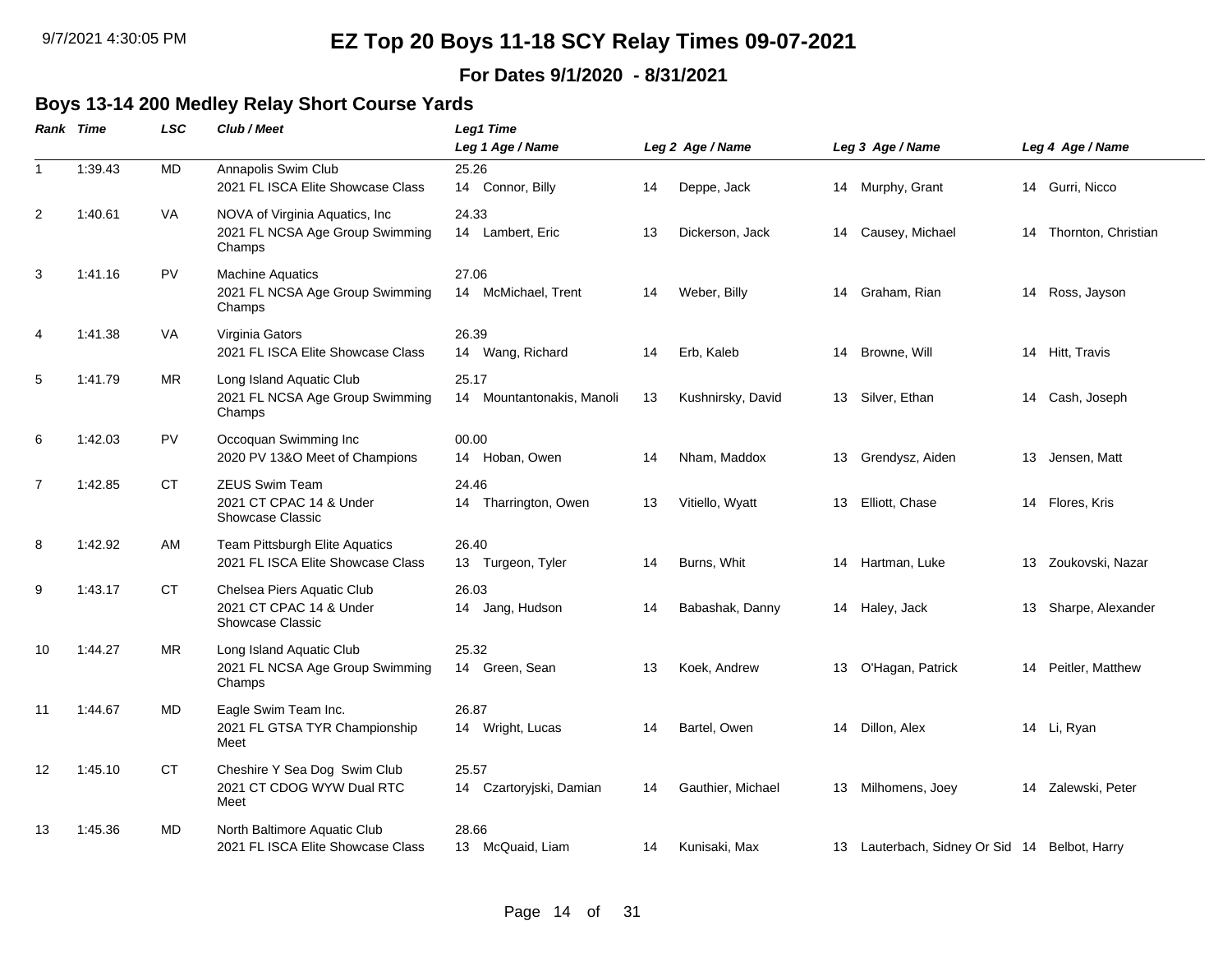| 14 | 1:45.37 | <b>NJ</b> | Life Time Metro<br>2021 NJ LIFE LifeTime Metro<br>Championships                  | 27.32<br>Shi, Timothy<br>14      | 14 | Melnikov, Dimtri | 14 | Delacruz, Riley    |    | 14 Cheng, Derek  |
|----|---------|-----------|----------------------------------------------------------------------------------|----------------------------------|----|------------------|----|--------------------|----|------------------|
| 15 | 1:45.42 | <b>VA</b> | <b>CCA Marlins</b><br>2021 FL NCSA Age Group Swimming<br>Champs                  | 26.95<br>Bubar, Jackson<br>14    | 14 | Brinkley, Dawson | 14 | Rooney, Jackson    | 13 | Callis, Aidan    |
| 16 | 1:45.64 | <b>PV</b> | Rockville Montgomery Swim Club<br>2021 FL NCSA Age Group Swimming<br>Champs      | 30.80<br>Klein, Andrew<br>14     | 13 | Lockard, Andrew  | 13 | Nguyen, Alex       | 14 | Coapstick, Tyler |
| 17 | 1:45.72 | <b>MR</b> | Hauppauge Athletic Association<br>2021 MR SSC Spring Spectacular<br>Invitational | 26.52<br>Trzaskowski, Alex<br>14 | 14 | Morelli, Tommy   | 14 | Perecinsky, Martin | 14 | Gallub, Dylan    |
| 18 | 1:46.76 | <b>MR</b> | 92nd Street Flying Dolphins<br>2021 MR YFD March Madness Time                    | Stachtiaris, Jagger<br>14        | 13 | Burg, Daniel     | 14 | Maslo, Strahinja   | 14 | Renwick, Matt    |
| 19 | 1:47.20 | MA        | South Jersey Aquatic Club<br>2021 FL ISCA Elite Showcase Class                   | 27.13<br>Swanholm, Spencer<br>14 | 14 | Cottrell, Tre    | 14 | McGlynn, Declan    | 13 | Inman, Liam      |
| 20 | 1:48.11 | MA        | <b>WCAY Marlins</b><br>2021 MA AP YMCAGBW 13 & Over<br>D                         | 28.81<br>Xu, Joseph<br>14        | 14 | Lukens, Finn     | 14 | Li, Patrick        | 14 | Sehgal, Mihir    |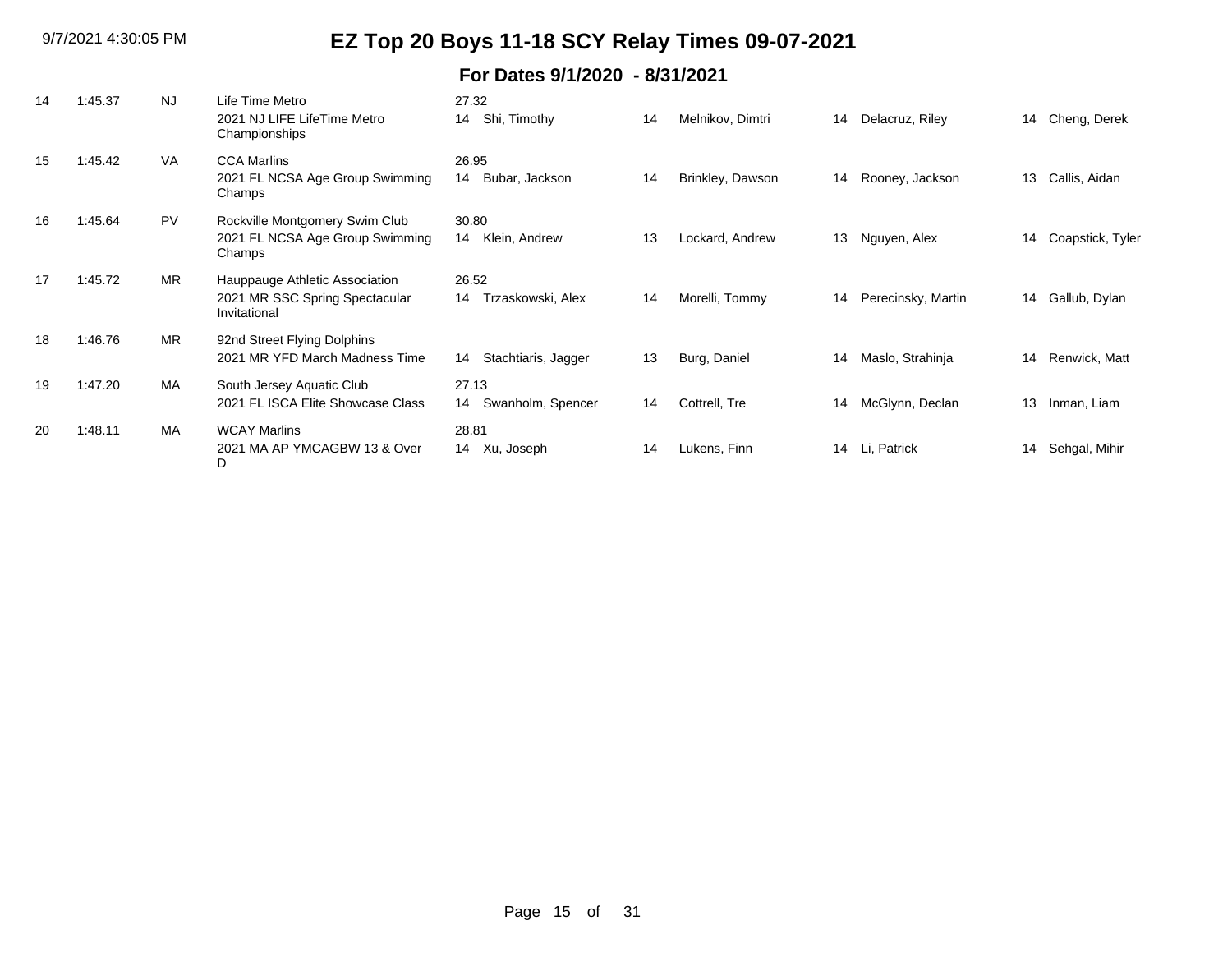### **For Dates 9/1/2020 - 8/31/2021**

#### **Boys 13-14 400 Medley Relay Short Course Yards**

|                | Rank Time | <b>LSC</b> | Club / Meet                                                                 | Leg1 Time                          |                  |                   |    |                    |    |                     |  |  |
|----------------|-----------|------------|-----------------------------------------------------------------------------|------------------------------------|------------------|-------------------|----|--------------------|----|---------------------|--|--|
|                |           |            |                                                                             | Leg 1 Age / Name                   | Leg 2 Age / Name |                   |    | Leg 3 Age / Name   |    | Leg 4 Age / Name    |  |  |
| $\mathbf{1}$   | 3:36.23   | <b>MR</b>  | Long Island Aquatic Club<br>2021 FL NCSA Age Group Swimming<br>Champs       | 52.73<br>14 Mountantonakis, Manoli | 13               | Kushnirsky, David |    | 14 Green, Sean     |    | 14 Cash, Joseph     |  |  |
| $\overline{c}$ | 3:37.34   | VA         | NOVA of Virginia Aquatics, Inc<br>2021 FL NCSA Age Group Swimming<br>Champs | 51.72<br>14 Lambert, Eric          | 14               | Conner, Joseph    | 14 | Causey, Michael    | 14 | Thornton, Christian |  |  |
| 3              | 3:37.83   | MD         | Annapolis Swim Club<br>2021 FL ISCA Elite Showcase Class                    | 54.60<br>14 Connor, Billy          | 14               | Deppe, Jack       | 14 | Murphy, Grant      | 14 | Gurri, Nicco        |  |  |
| 4              | 3:40.45   | PV         | <b>Machine Aquatics</b><br>2021 FL NCSA Age Group Swimming<br>Champs        | 56.15<br>14 McMichael, Trent       | 14               | Weber, Billy      | 14 | Graham, Rian       |    | 14 Ross, Jayson     |  |  |
| 5              | 3:41.59   | VA         | Virginia Gators<br>2021 FL ISCA Elite Showcase Class                        | 57.14<br>14 Wang, Richard          | 14               | Erb, Kaleb        |    | 14 Browne, Will    |    | 14 Hitt, Travis     |  |  |
| 6              | 3:41.67   | <b>PV</b>  | Occoquan Swimming Inc<br>2020 PV 13&O Meet of Champions                     | 52.52<br>14 Hoban, Owen            | 14               | Nham, Maddox      | 13 | Grendysz, Aiden    | 13 | Jensen, Matt        |  |  |
| $\overline{7}$ | 3:43.86   | MR         | Long Island Aquatic Club<br>2021 FL NCSA Age Group Swimming<br>Champs       | 54.94<br>14 Peitler, Matthew       | 13               | O'Hagan, Patrick  | 13 | Silver, Ethan      | 14 | So, Brendan         |  |  |
| 8              | 3:46.66   | PV         | Rockville Montgomery Swim Club<br>2021 FL NCSA Age Group Swimming<br>Champs | 55.98<br>14 Klein, Andrew          | 13               | Lockard, Andrew   | 14 | Coapstick, Tyler   |    | 13 Nguyen, Alex     |  |  |
| 9              | 3:47.28   | CT.        | <b>ZEUS Swim Team</b><br>2021 CT CPAC 14 & Under<br><b>Showcase Classic</b> | 54.46<br>14 Tharrington, Owen      | 13               | Vitiello, Wyatt   | 14 | Flores, Kris       | 13 | Elliott, Chase      |  |  |
| 10             | 3:47.94   | AM         | Team Pittsburgh Elite Aquatics<br>2021 FL ISCA Elite Showcase Class         | 57.81<br>13 Turgeon, Tyler         | 14               | Burns, Whit       | 14 | Hartman, Luke      | 13 | Zoukovski, Nazar    |  |  |
| 11             | 3:48.15   | <b>VA</b>  | <b>CCA Marlins</b><br>2021 FL NCSA Age Group Swimming<br>Champs             | 56.31<br>14 Bubar, Jackson         | 14               | Brinkley, Dawson  | 14 | Rooney, Jackson    |    | 14 Smith, Josh      |  |  |
| 12             | 3:48.59   | <b>CT</b>  | Cheshire Y Sea Dog Swim Club<br>2021 CT CDOG WYW Dual RTC<br>Meet           | 53.16<br>14 Czartoryjski, Damian   | 13               | Potyrala, Brady   | 14 | McKirryher, Cole   | 14 | Gauthier, Michael   |  |  |
| 13             | 3:50.90   | MA         | South Jersey Aquatic Club<br>2021 FL ISCA Elite Showcase Class              | 56.52<br>14 Swanholm, Spencer      | 14               | Cottrell, Tre     |    | 14 McGlynn, Declan |    | 13 Inman, Liam      |  |  |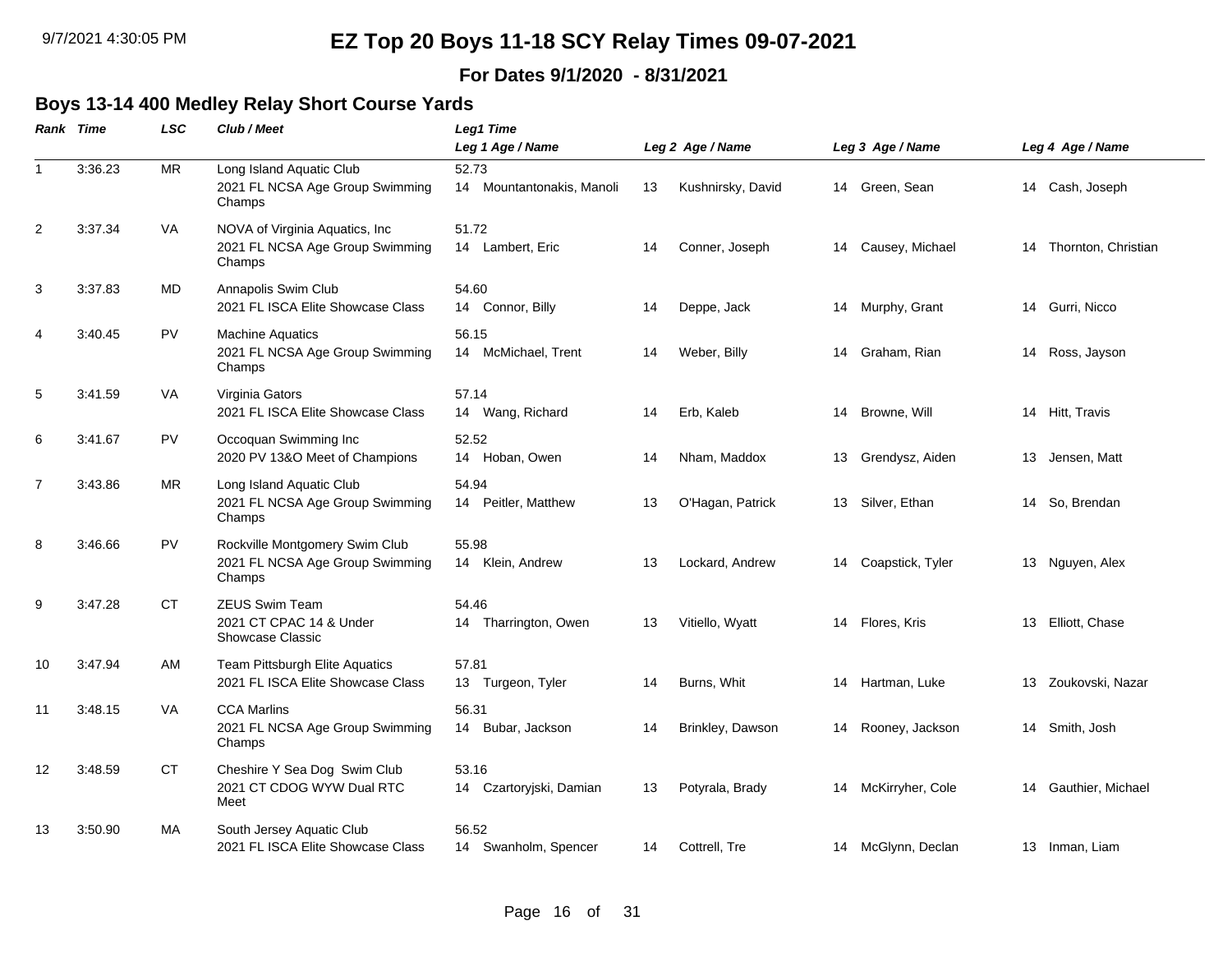| 14 | 3:51.02 | <b>VA</b> | NOVA of Virginia Aquatics, Inc.<br>2021 FL NCSA Age Group Swimming<br>Champs | 58.31<br>Williams, Carson<br>13 | 13 | Dickerson, Jack      | 14 | Rivas, Matthew            | 13 | Hoffer, Taylor  |
|----|---------|-----------|------------------------------------------------------------------------------|---------------------------------|----|----------------------|----|---------------------------|----|-----------------|
| 15 | 3:52.44 | <b>NJ</b> | Life Time Metro<br>2021 NJ LIFE LifeTime Metro<br>Championships              | Shi, Timothy<br>14              | 14 | Cheng, Derek         | 14 | Delacruz, Riley           | 14 | Fominykh, Harry |
| 16 | 3:53.94 | <b>CT</b> | Farmington Valley YMCA Tsunamis<br>2021 FL ISCA Elite Showcase Class         | 1:01.89<br>Thomas, Cooper<br>14 | 14 | Rusnock, John        | 14 | Ma, Ashton                | 14 | Comite, John    |
| 17 | 3:54.29 | <b>MD</b> | North Baltimore Aquatic Club<br>2021 FL ISCA Elite Showcase Class            | 1:01.50<br>McQuaid, Liam<br>13  | 14 | Kunisaki, Max        | 13 | Lauterbach, Sidney Or Sid | 14 | Belbot, Harry   |
| 18 | 3:57.20 | <b>PV</b> | Occoquan Swimming Inc<br>2020 PV 13&O Meet of Champions                      | 58.19<br>13<br>Lingafelt, Sean  | 13 | Cho, Caleb           | 14 | Brown, Daniel             | 14 | Friend, Aj      |
| 19 | 3:57.83 | <b>CT</b> | Chelsea Piers Aquatic Club<br>2021 CT CPAC 14 & Under<br>Showcase Classic    | 58.54<br>13<br>lyer, Hirsh      | 14 | Babashak, Danny      | 13 | Sharpe, Alexander         | 14 | Haley, Jack     |
| 20 | 3:59.60 | <b>NJ</b> | Life Time Metro<br>2021 NJ LIFE LifeTime Metro<br>Championships              | Melnikov, Dimtri<br>14          | 14 | Primavera, Alexander |    | 14 Lin, Austin            | 14 | Hipol, Andrei   |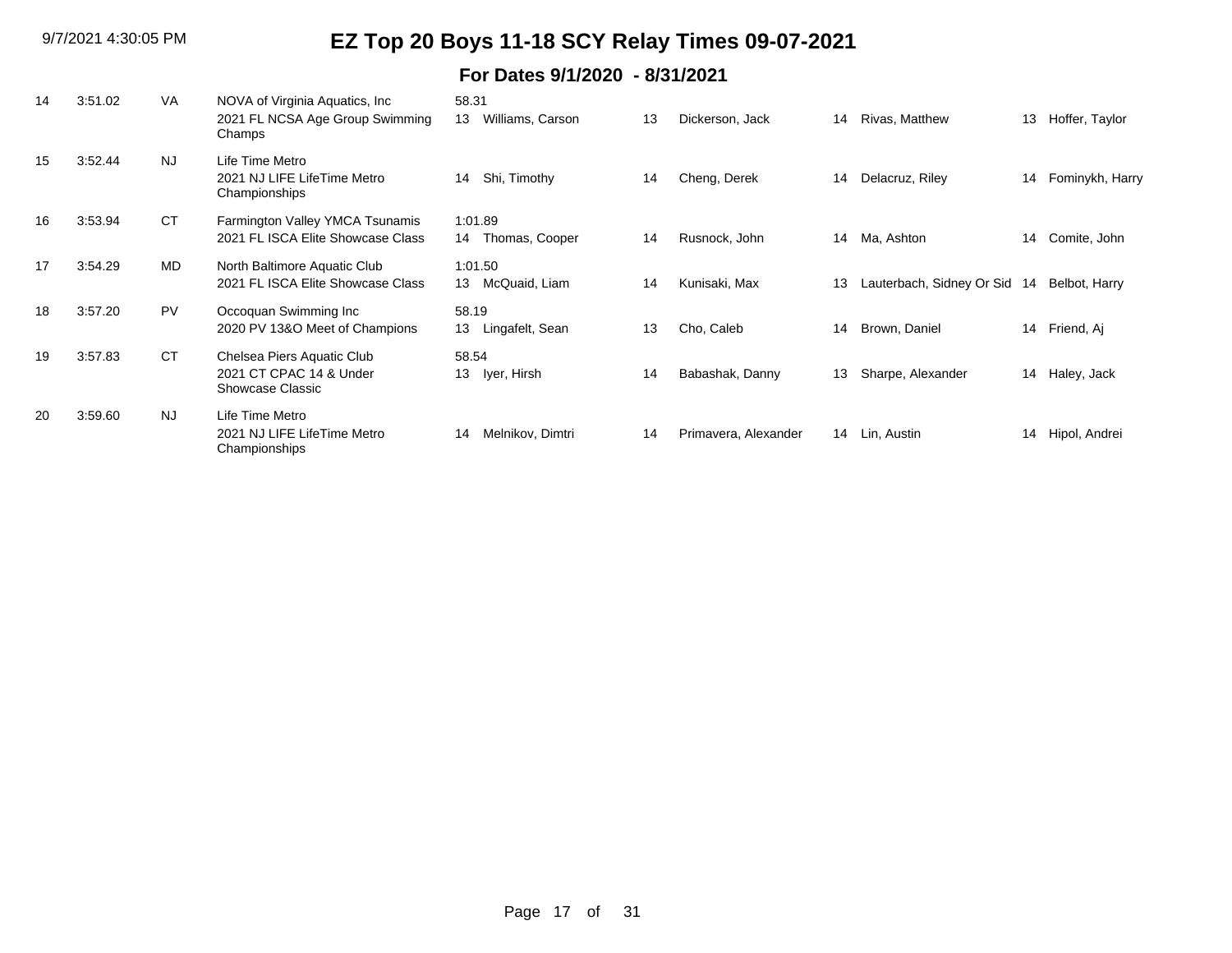#### **For Dates 9/1/2020 - 8/31/2021**

### **Boys 15-16 200 Freestyle Relay Short Course Yards**

|                | Rank Time | <b>LSC</b> | Club / Meet                                                         | <b>Leg1 Time</b><br>Leg 1 Age / Name          |    | Leg 2 Age / Name   | Leg 3 Age / Name |                    | Leg 4 Age / Name |                      |  |  |
|----------------|-----------|------------|---------------------------------------------------------------------|-----------------------------------------------|----|--------------------|------------------|--------------------|------------------|----------------------|--|--|
| $\mathbf{1}$   | 1:24.66   | AM         | Seneca Valley Swim Club<br>2021 MA OB PIAA Boys 3A Swimmi           | 21.55<br>16 Donaldson, Kevin                  | 16 | Blazer, Gavin      |                  | 15 Xu, Haihan      |                  | 16 Simoes, Daniel    |  |  |
| 2              | 1:27.80   | AM         | Unattached<br>2021 AM OBS BAHS vs SVHS                              | 21.55<br>16 Simoes, Daniel                    | 16 | Blazer, Gavin      |                  | 15 Xu, Haihan      | 16               | Donaldson, Kevin     |  |  |
| 3              | 1:31.45   | <b>CT</b>  | New Canaan YMCA Caimans<br>2021 CT NCY v Storm Dual RTC             | 22.78<br>16 Madan, Ben<br>Gerner, Ethan<br>15 | 15 | Mascarinas, Deacon | 16               | Anbar, Kalen       | 16               | Rosseel, John        |  |  |
| 4              | 1:32.70   | MR.        | Huntington YMCA<br>2021 MR SSC Spring Spectacular<br>Invitational   | 22.91<br>15 Leroy, Pierre                     | 16 | Rossi, Blake       | 15               | Georges, Adelrhany |                  | 16 Spagnoletti, Evan |  |  |
| 5              | 1:35.35   | MD         | Eagle Swim Team Inc.<br>2021 FL GTSA TYR Championship<br>Meet       | 23.62<br>16 Stein, Jonah                      | 16 | Davis, Gailen      | 15               | Speace, Hayden     | 15               | Tiffin, Connor       |  |  |
| 6              | 1:35.56   | <b>NE</b>  | <b>Crimson Aquatics</b><br>2021 CT CPAC May RTC Meet                | 24.13<br>15 Giles, Ivan                       | 15 | Gonzalez, Noah     | 15               | Herzlinger, Gabe   |                  | 15 Shaer, Ben        |  |  |
| $\overline{7}$ | 1:35.60   | <b>NE</b>  | North Shore Swim Club<br>2021 FL GTSA TYR Championship<br>Meet      | 24.57<br>15 Reamer, Cj                        | 15 | McDonnell, Flynn   | 15               | Schwab, Quinn      |                  | 16 Curtin, Aedan     |  |  |
| 8              | 1:37.33   | ΝI         | Buffalo Area Aquatic Club<br>2021 NI BAAC Spring Invitation 13O     | 23.61<br>16 Quealy, Andrew                    | 15 | Remick, Spencer    | 16               | Bashor, Bobby      |                  | 15 Nikolaev, Ivan    |  |  |
| 9              | 1:37.49   | <b>NE</b>  | <b>Charles River Aquatics</b><br>2021 NE CRA CL Intra-squad Rel     | 24.13<br>15 Hall, Campbell                    | 15 | Marinkovic, Luka   | 15               | Smyth, Rory        |                  | 15 Hemmerle, Joey    |  |  |
| 10             | 1:38.84   | <b>NI</b>  | Victor Swim Club<br>2021 NI STAR Spring Invite                      | 23.84<br>15 Keyes, Kamden                     | 16 | Merkl, Aaron       | 16               | Vitale, Christian  | 16               | Wooding, Keegan      |  |  |
| 11             | 1:42.94   | <b>PV</b>  | Snow Swimming<br>2020 PV 13&O Meet of Champions                     | 26.78<br>15 Tjader, Kai                       | 16 | Schlemmer, Kyle    | 16               | Gehley, Matthew    |                  | 15 Pilaro, Jack      |  |  |
| 12             | 1:48.49   | ΝI         | Fairport Area Swim Team<br>2021 NI WEBS Back to the Races #2        | 26.59<br>16 Togay, Eyup                       | 16 | Webb, Bryan        |                  | 15 Conley, Mick    |                  | 15 Jordan, Zach      |  |  |
| 13             | 1:48.62   | NI         | Town Wreckers Swim Team<br>2021 NI STAR Spring Invite               | 27.94<br>Gilmartin, Finn<br>15                | 15 | Endress, Parker    | 16               | Zeltman, Bryce     | 15               | Brauer, Jackson      |  |  |
| 14             | 1:49.58   | MR.        | E. Hampton Ymca Hurricanes<br>2021 MR EHY-HYB March 21 Dual<br>Meet | 28.82<br>16 Piver, Daniel                     | 15 | Tarbet, Luke       | 16               | Badilla, Nicky     | 15               | Wood, Frey           |  |  |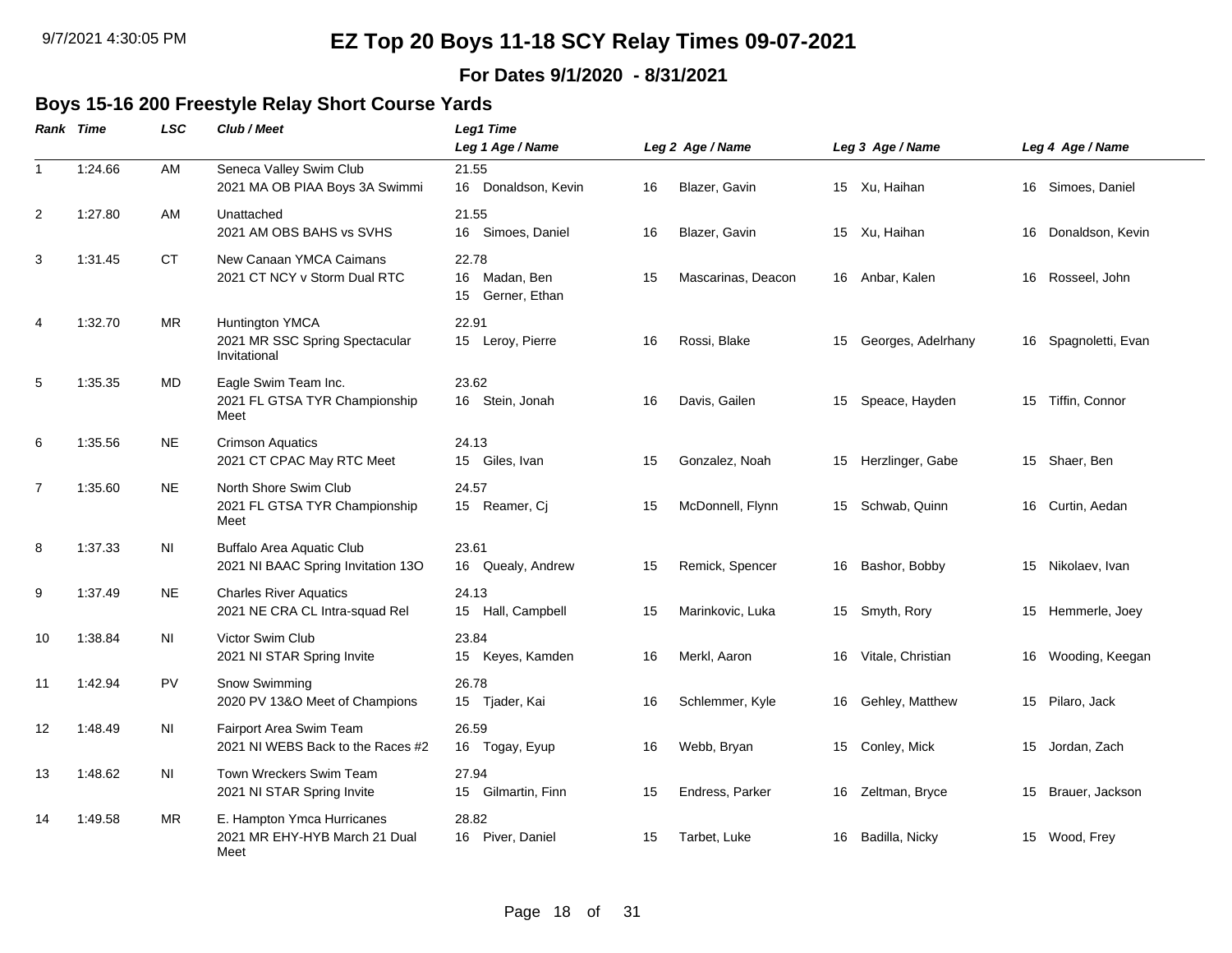| 15 1:49.89 | New Canaan YMCA Caimans      | 26.52               |              |                       |                  |
|------------|------------------------------|---------------------|--------------|-----------------------|------------------|
|            | 2021 CT NCY v Storm Dual RTC | 15 Pastushan, Jason | Jisl, Pepino | 15 Caruso, Alessandro | 16 Logsdon, Drew |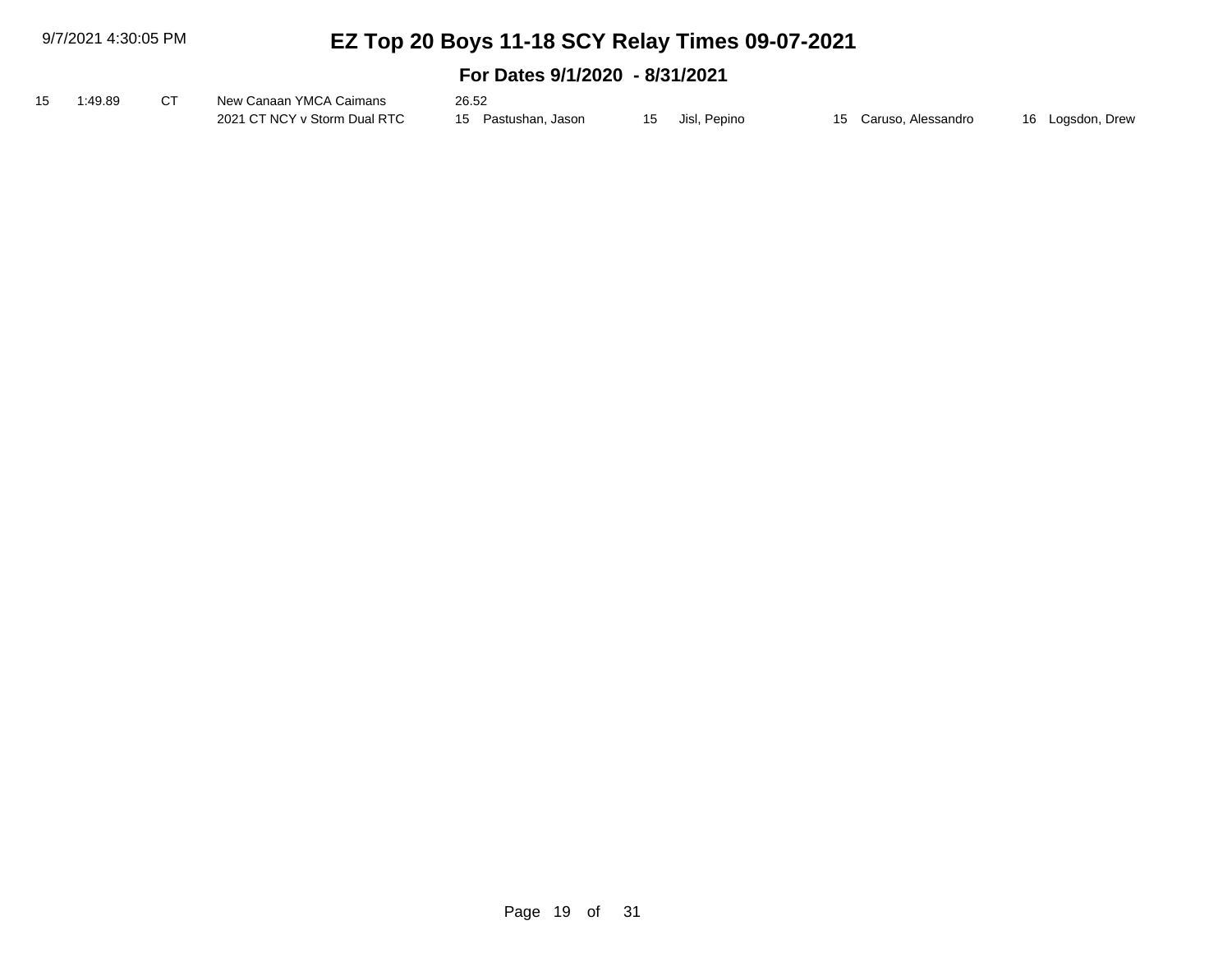#### **For Dates 9/1/2020 - 8/31/2021**

### **Boys 15-16 400 Freestyle Relay Short Course Yards**

| Rank           | Time    | LSC            | Club / Meet                                                                       | Leg1 Time                          |    |                   |    |                      |    |                  |
|----------------|---------|----------------|-----------------------------------------------------------------------------------|------------------------------------|----|-------------------|----|----------------------|----|------------------|
|                |         |                |                                                                                   | Leg 1 Age / Name                   |    | Leg 2 Age / Name  |    | Leg 3 Age / Name     |    | Leg 4 Age / Name |
|                | 3:06.61 | AM             | Seneca Valley Swim Club<br>2021 MA OB PIAA Boys 3A Swimmi                         | 46.40<br>Donaldson, Kevin<br>16    | 16 | Blazer, Gavin     | 16 | Lozowski, Zach       | 16 | Simoes, Daniel   |
| 2              | 3:12.51 | <b>CT</b>      | Ridgefield Aquatic Club<br>2021 CT CPAC May RTC Meet                              | 48.30<br>Weiner, Matthew<br>15     | 16 | Wolfenden, Max    | 15 | Clancy, Jack         | 16 | O'Malley, Kai    |
| 3              | 3:26.99 | <b>CT</b>      | Westport/Weston Family Y Water Rat<br>Swim Team<br>CT WRAT v GRYM 13 & Over RTC S | 51.18<br>Tanksley, Josh<br>15      | 15 | Berkowitz, Andrew | 16 | Clark, Kenny         | 15 | Ivanovich, Alex  |
| $\overline{4}$ | 3:27.28 | MA             | Greater Philadelphia Aquatic Club<br>2021 MA GPAC George Breen Spri               | 52.50<br>15 Venuti, Daniel         | 15 | Catania, Massimo  | 16 | Smith, Ryan          | 16 | Clay, Hayden     |
| 5              | 3:30.28 | N <sub>l</sub> | <b>Buffalo Area Aquatic Club</b><br>2021 NI BAAC Spring Invitation 13O            | 51.18<br>16<br>Quealy, Andrew      | 15 | Nikolaev, Ivan    | 15 | Remick, Spencer      | 16 | Treleaven, Aaron |
| 6              | 3:30.88 | <b>NJ</b>      | X-Cel Swimming<br>2021 NJ XCEL Penultima                                          | 56.53<br>Liang-Gilman, Henry<br>15 | 15 | Tadych, Antoni    | 15 | Baytin, Daniel       | 15 | Lu. Daniel       |
| $\overline{7}$ | 3:32.45 | <b>PV</b>      | Snow Swimming<br>2020 PV 13&O Meet of Champions                                   | 56.45<br>16<br>Teames, Ethan       | 15 | Nguyen, Bi        | 16 | Schlemmer, Kyle      | 15 | Vanderloo, Jp    |
| 8              | 3:34.55 | <b>NE</b>      | <b>Charles River Aquatics</b><br>2021 NE CRA CL Intra-squad Rel                   | 54.79<br>16<br>Jordan, Liam        | 16 | Levi, Matias      | 16 | McGrath, James       | 16 | Shen, Paul       |
| 9              | 3:48.00 | MA             | Greater Philadelphia Aquatic Club<br>2021 MA GPAC George Breen Spri               | 58.59<br>16<br>Matyas, Nicholas    | 15 | Danze, Gavin      | 15 | Cristinziani, Walker | 15 | Streitz, Hunter  |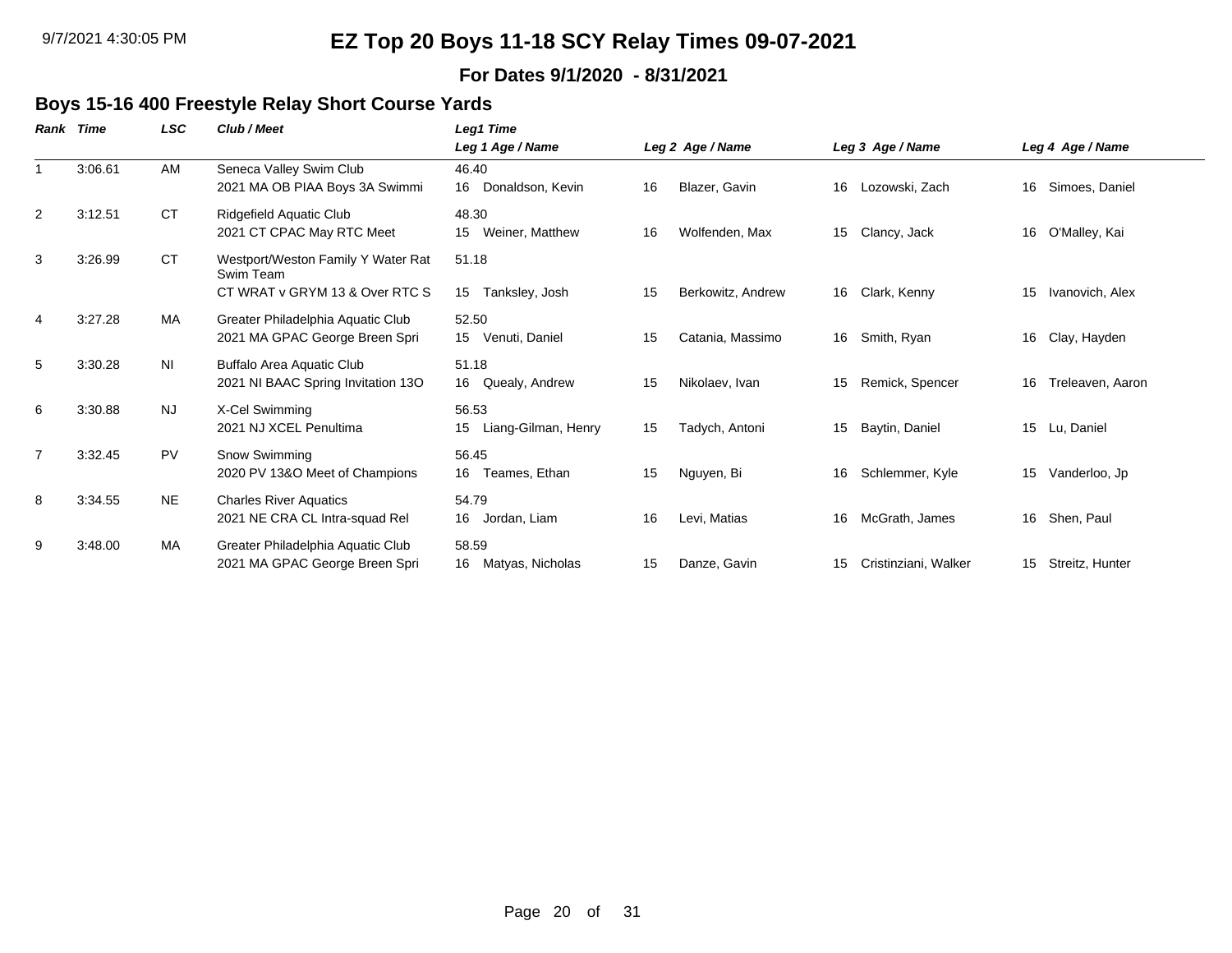#### **For Dates 9/1/2020 - 8/31/2021**

### **Boys 15-16 800 Freestyle Relay Short Course Yards**

| Rank | Time    | LSC | Club / Meet                       | Leg1 Time               |                        |                     |                        |  |  |  |  |
|------|---------|-----|-----------------------------------|-------------------------|------------------------|---------------------|------------------------|--|--|--|--|
|      |         |     |                                   | Leg 1 Age / Name        | Leg 2 Age / Name       | Leg 3 Age / Name    | Leg 4 Age / Name       |  |  |  |  |
|      | 7:04.02 | СT  | Ridgefield Aquatic Club           | 1:50.38                 |                        |                     |                        |  |  |  |  |
|      |         |     | 2021 FL All-American Championship | Inall, Angus<br>16      | Weiner, Matthew<br>15  | O'Malley, Kai<br>16 | 15 Clancy, Jack        |  |  |  |  |
| 2    | 7:46.00 | NE. | <b>Charles River Aquatics</b>     | 1:56.89                 |                        |                     |                        |  |  |  |  |
|      |         |     | 2021 NE CRA CL Intra-squad Rel    | Taslakov, Anthony<br>15 | Smyth, Rory<br>15      | 15 Carter, Galen    | 15 Hall, Campbell      |  |  |  |  |
| 3    | 8:11.72 | NE  | Executive Swim Club               | 00.00                   |                        |                     |                        |  |  |  |  |
|      |         |     | 2021 NE ESC Spring into Distance  | Hinsley, Ian<br>16      | McDonald, Joshua<br>15 | Bailey, Sean<br>15  | Bilsbury, Andrew<br>16 |  |  |  |  |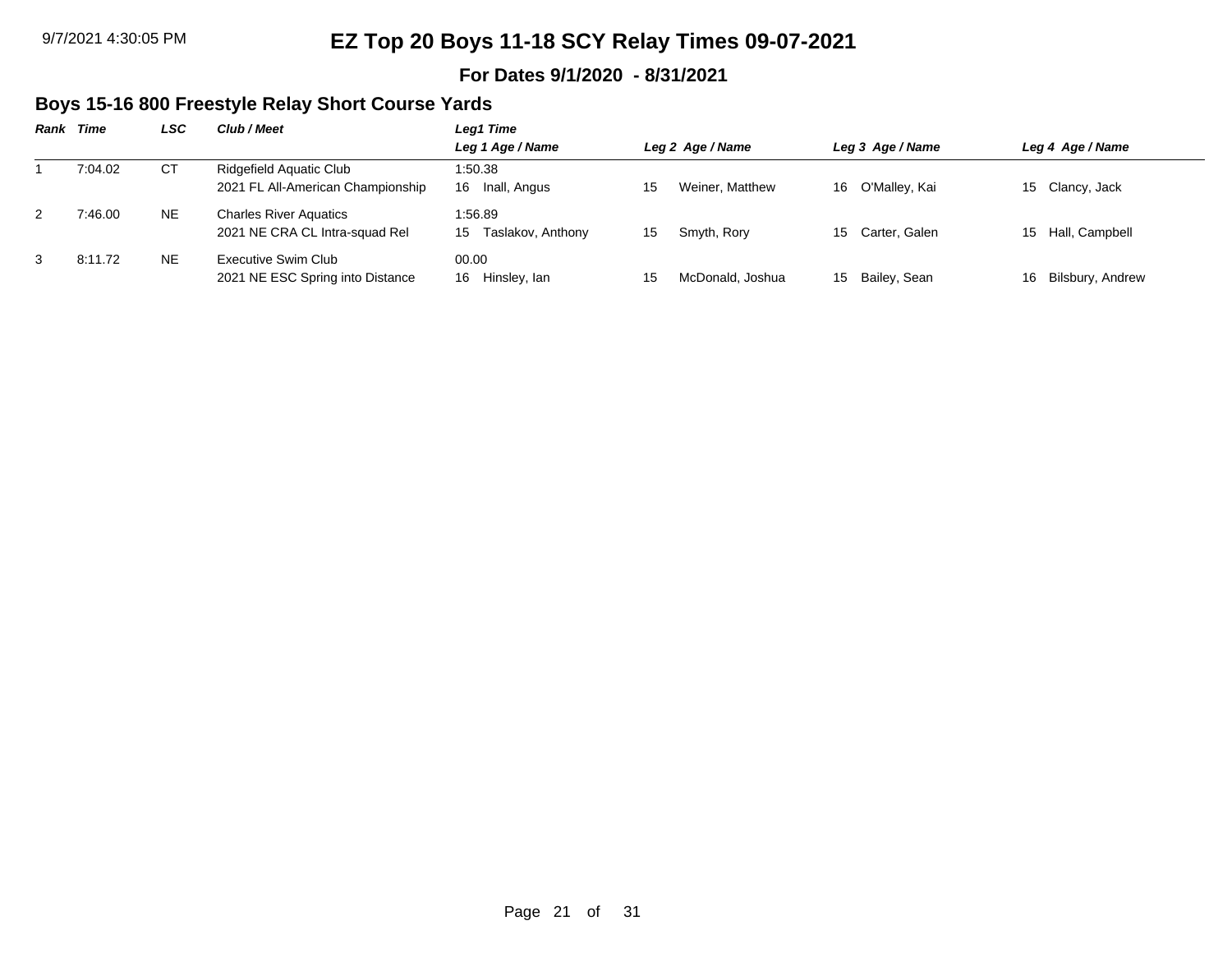### **For Dates 9/1/2020 - 8/31/2021**

#### **Boys 15-16 200 Medley Relay Short Course Yards**

|                | <b>Rank Time</b> | <b>LSC</b> | Club / Meet                                                                          | Leg1 Time<br>Leg 1 Age / Name                 |    | Leg 2 Age / Name    |    | Leg 3 Age / Name    | Leg 4 Age / Name       |
|----------------|------------------|------------|--------------------------------------------------------------------------------------|-----------------------------------------------|----|---------------------|----|---------------------|------------------------|
| $\mathbf{1}$   | 1:35.78          | <b>CT</b>  | <b>Bulldog Swimming</b><br>2021 CT CPAC May RTC Meet                                 | 23.82<br>16<br>Conners, Brendan               | 16 | Doerwaldt, Alex     |    | 16 Henry, Finn      | 15 Lee, Elliot         |
| 2              | 1:36.76          | <b>CT</b>  | Chelsea Piers Aquatic Club<br>2021 CT CPAC May RTC Meet                              | 24.60<br>16 Daniel, Will                      | 16 | Christian, Peter    |    | 15 Mottolese, Peter | 16 Scalise, Max        |
| 3              | 1:38.12          | <b>CT</b>  | New Canaan YMCA Caimans<br>2021 CT NCY v Storm Dual RTC                              | 24.53<br>16 Anbar, Kalen<br>16<br>Nagle, Jeff | 15 | Mascarinas, Deacon  |    | 15 Gerner, Ethan    | 16 Madan, Ben          |
| $\overline{4}$ | 1:38.72          | <b>CT</b>  | Ridgefield Aquatic Club<br>2021 CT CPAC May RTC Meet                                 | 25.38<br>15<br>Weiner, Matthew                | 16 | Wolfenden, Max      |    | 16 O'Malley, Kai    | 15 Clancy, Jack        |
| 5              | 1:38.81          | <b>MR</b>  | <b>BGC-N. Westchester Marlins</b><br>2020 MR BGNW and BAD Senior<br><b>Dual Meet</b> | 24.79<br>16 Liu, Evan                         | 15 | Sakharuk, Nikita    |    | 15 Chung, Hudson    | 16 Suh, Jonathan       |
| 6              | 1:42.89          | <b>MR</b>  | Badger Swim Club, Inc.<br>2020 MR BGNW and BAD Senior<br>Dual Meet                   | 26.90<br>16 Veru, Theodore                    | 15 | Assalone, Francesco |    | 15 Egan, Kieran     | 15 Fine, Evan          |
| $\overline{7}$ | 1:45.00          | <b>CT</b>  | Westport/Weston Family Y Water Rat<br>Swim Team<br>CT WRAT v GRYM 13 & Over RTC S    | 28.25<br>16 Lee, Jacob                        | 15 | Ivanovich, Alex     |    | 15 Tanksley, Josh   | 15 Berkowitz, Andrew   |
| 8              | 1:45.53          | <b>MR</b>  | <b>Huntington YMCA</b><br>2021 MR SSC Spring Spectacular<br>Invitational             | 27.26<br>16<br>Spagnoletti, Evan              | 15 | Leroy, Pierre       | 16 | Rossi, Blake        | 15 Georges, Adelrhany  |
| 9              | 1:45.94          | <b>NE</b>  | North Shore Swim Club<br>2021 FL GTSA TYR Championship<br>Meet                       | 26.04<br>15 Schwab, Quinn                     | 16 | Hall, Brian         |    | 15 Reamer, Cj       | 16 Curtin, Aedan       |
| 10             | 1:46.44          | ΝI         | <b>Buffalo Area Aquatic Club</b><br>2021 NI BAAC Spring Invitation 13O               | 26.45<br>Treleaven, Aaron<br>16               | 16 | Duval, Jackson      | 16 | Quealy, Andrew      | 16 Bashor, Bobby       |
| 11             | 1:48.93          | <b>NE</b>  | <b>Charles River Aquatics</b><br>2021 NE CRA CL Intra-squad Rel                      | 28.07<br>15 Hall, Campbell                    | 16 | Shen, Paul          |    | 16 Levi, Matias     | 15 Brooks, Christopher |
| 12             | 1:51.24          | ME         | Portland Porpoise Swim Club<br>2021 ME MESI Winter Champs - TT                       | 28.56<br>Kurlanski, Evan<br>16                | 16 | Carlson, Jack       | 15 | Gagnon, Chase       | 15 Smart, Conor        |
| 13             | 1:54.82          | MA         | York YMCA<br>2021 MA AP Summer YSCAP<br>League                                       | 30.70<br>16 Miller, Kyle                      | 15 | Grega, Alex         |    | 15 O'Leary, Michael | 16 Morgan, Zillow      |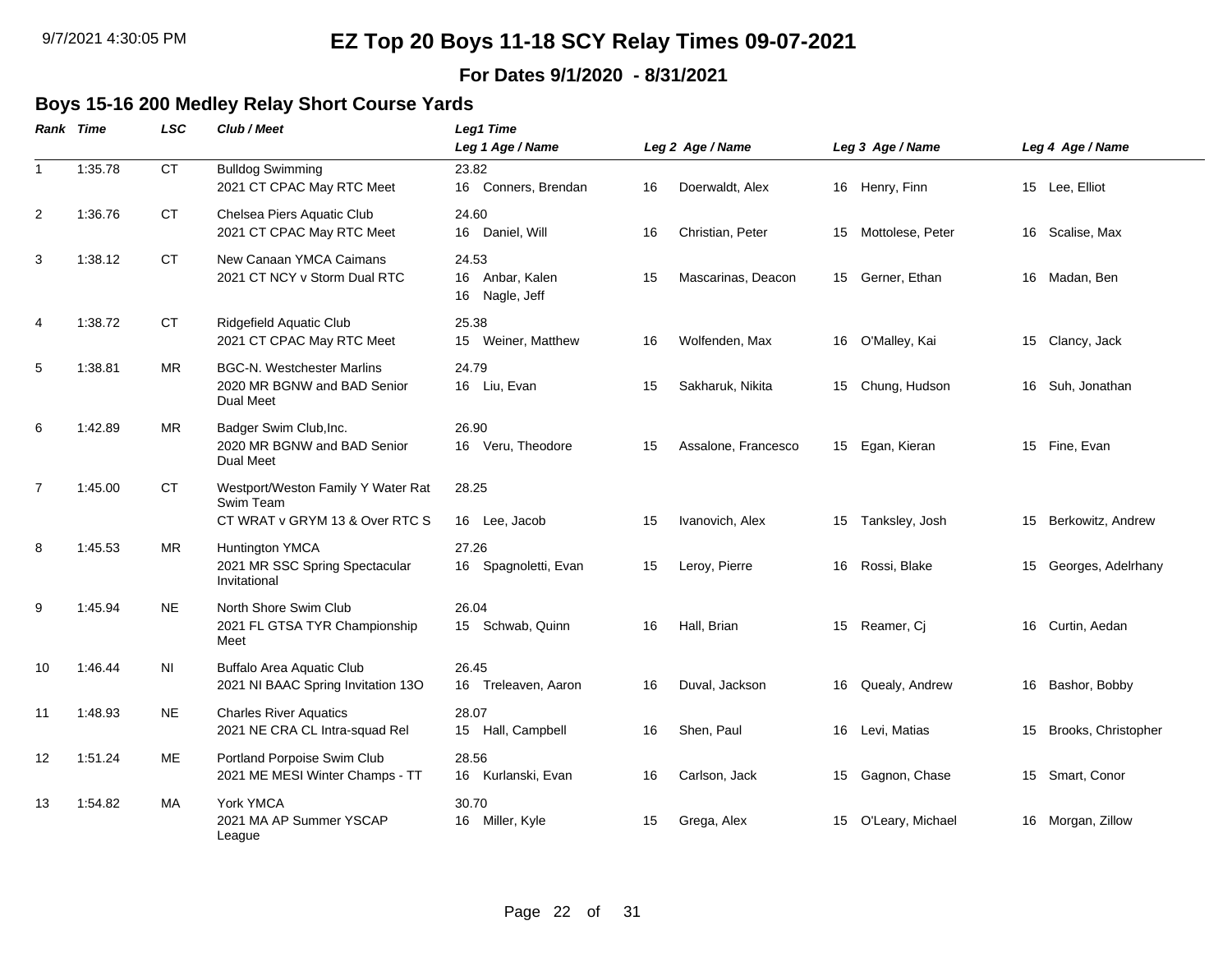| 14 | :54.99  | <b>MR</b> | <b>BGC-N. Westchester Marlins</b>          | 28.30                  |    |               |    |                    |    |                       |
|----|---------|-----------|--------------------------------------------|------------------------|----|---------------|----|--------------------|----|-----------------------|
|    |         |           | 2020 MR BGNW WEST PAC 13-<br>Over Tri Meet | Moran, Jack<br>15      | 15 | Malik, Rohan  | 15 | O'Donnell, Michael | 15 | Schlomann, Trey       |
|    |         |           |                                            | Lynch, Jamie<br>15     |    |               |    |                    |    |                       |
|    |         |           |                                            | Paez, Darian<br>15     |    |               |    |                    |    |                       |
|    |         |           |                                            | Fang, Patrick<br>16    |    |               |    |                    |    |                       |
| 15 | 1:57.07 | NI        | Fairport Area Swim Team                    | 30.59                  |    |               |    |                    |    |                       |
|    |         |           | 2021 NJ WEBS Back to the Races             | 16<br>Togay, Eyup      | 16 | Conley, Mick  | 15 | Lynch, Emmitt      | 16 | Jordan, Zach          |
| 16 | 2:01.27 | <b>CT</b> | New Canaan YMCA Caimans                    | 29.94                  |    |               |    |                    |    |                       |
|    |         |           | 2021 CT NCY v Storm Dual RTC               | Pastushan, Jason<br>15 | 16 | Greiner, Jack | 15 | Jisl, Pepino       |    | 15 Caruso, Alessandro |
| 17 | 2:01.48 | <b>MR</b> | E. Hampton Ymca Hurricanes                 | 31.42                  |    |               |    |                    |    |                       |
|    |         |           | 2021 MR EHY-HYB March 21 Dual<br>Meet      | Badilla, Nicky<br>16   | 15 | Wood, Frey    | 16 | Piver, Daniel      | 15 | Tarbet, Luke          |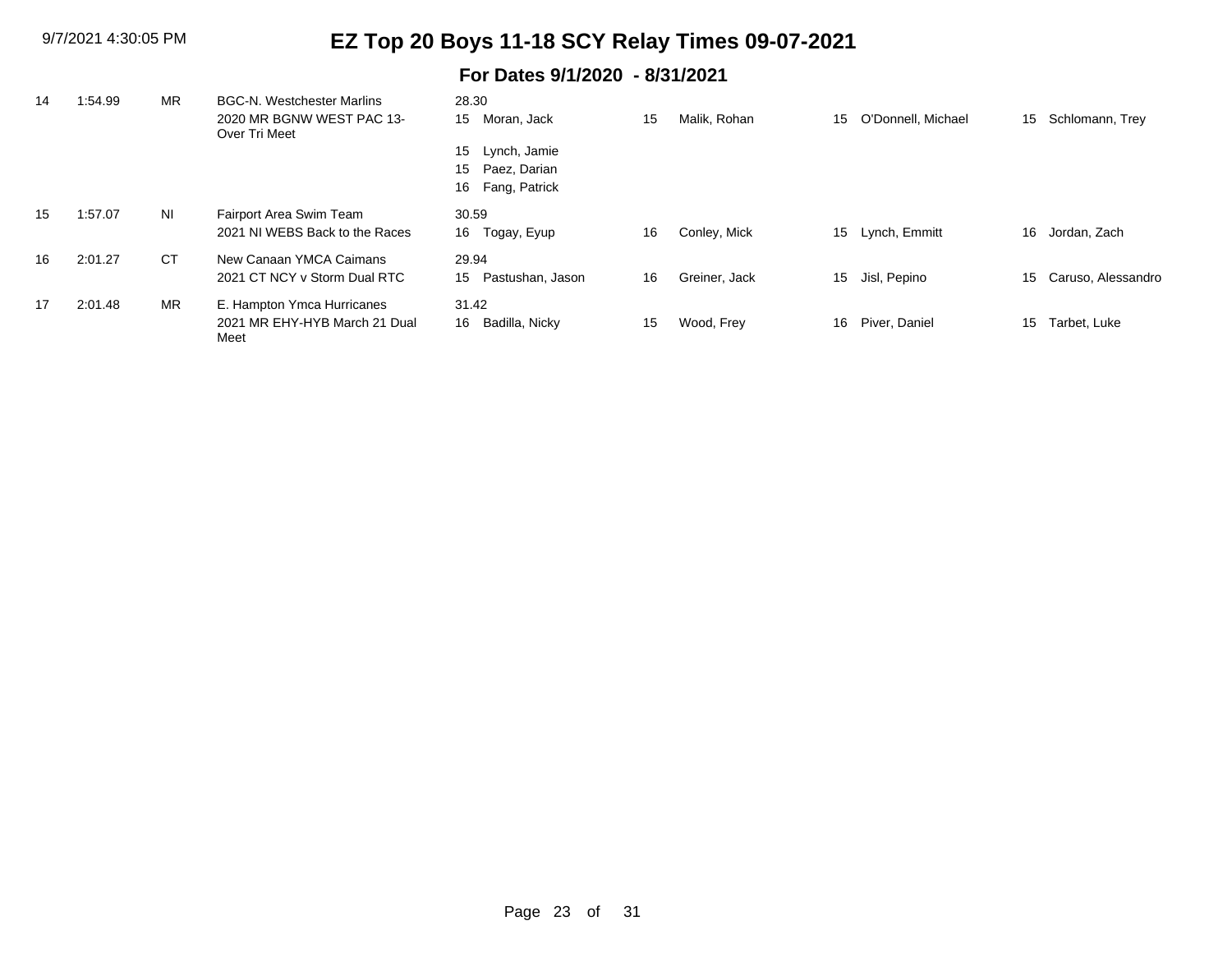#### **For Dates 9/1/2020 - 8/31/2021**

### **Boys 15-16 400 Medley Relay Short Course Yards**

| Rank | Time    | <b>LSC</b> | Club / Meet                                                                                  | Leg1 Time                     |                        |                          |                           |
|------|---------|------------|----------------------------------------------------------------------------------------------|-------------------------------|------------------------|--------------------------|---------------------------|
|      |         |            |                                                                                              | Leg 1 Age / Name              | Leg 2 Age / Name       | Leg 3 Age / Name         | Leg 4 Age / Name          |
|      | 3:40.23 | <b>CT</b>  | Chelsea Piers Aquatic Club<br>2021 CT CPAC May RTC Meet                                      | Dansker, Jake<br>16           | 16<br>Mostofi, Michael | Daniel, Will<br>16       | Scalise, Max<br>16        |
| 2    | 3:51.89 | NE.        | Life Time New England<br>2020 NE LIFE Dec Meet                                               | Crisafulli, Dom<br>15         | Pham, Ethan<br>15      | Wong, Jason<br>15        | De Haan, Willem<br>16     |
| 3    | 3:53.77 | <b>NJ</b>  | Berkeley Aquatic Club<br>2020 NJ BAC STAR Invitational                                       | 58.49<br>Zwally, Dylan<br>15  | 16<br>Elnawawi, Seif   | Venugopal, Pranav<br>16  | 15 Liu, Leon              |
| 4    | 3:55.73 | <b>NE</b>  | <b>Charles River Aquatics</b><br>2021 NE CRA CL Intra-squad Rel                              | 58.89<br>Hall, Campbell<br>15 | 16<br>Shen, Paul       | Levi, Matias<br>16       | Brooks, Christopher<br>15 |
| 5    | 4:04.87 | NE.        | <b>Charles River Aquatics</b><br>2021 NE CRA CL Intra-squad Rel                              | 59.27<br>16<br>Jordan, Liam   | 15<br>Wood, Max        | McGrath, James<br>16     | 15<br>Hemmerle, Joey      |
| 6    | 4:18.64 | <b>MR</b>  | <b>BGC-N. Westchester Marlins</b><br>2021 MR BGNW Marlins March<br><b>Madness Time Trial</b> | 1:07.90<br>15<br>Lynch, Jamie | 16<br>Malik, Rohan     | O'Donnell, Michael<br>15 | Brown, Kieran<br>16       |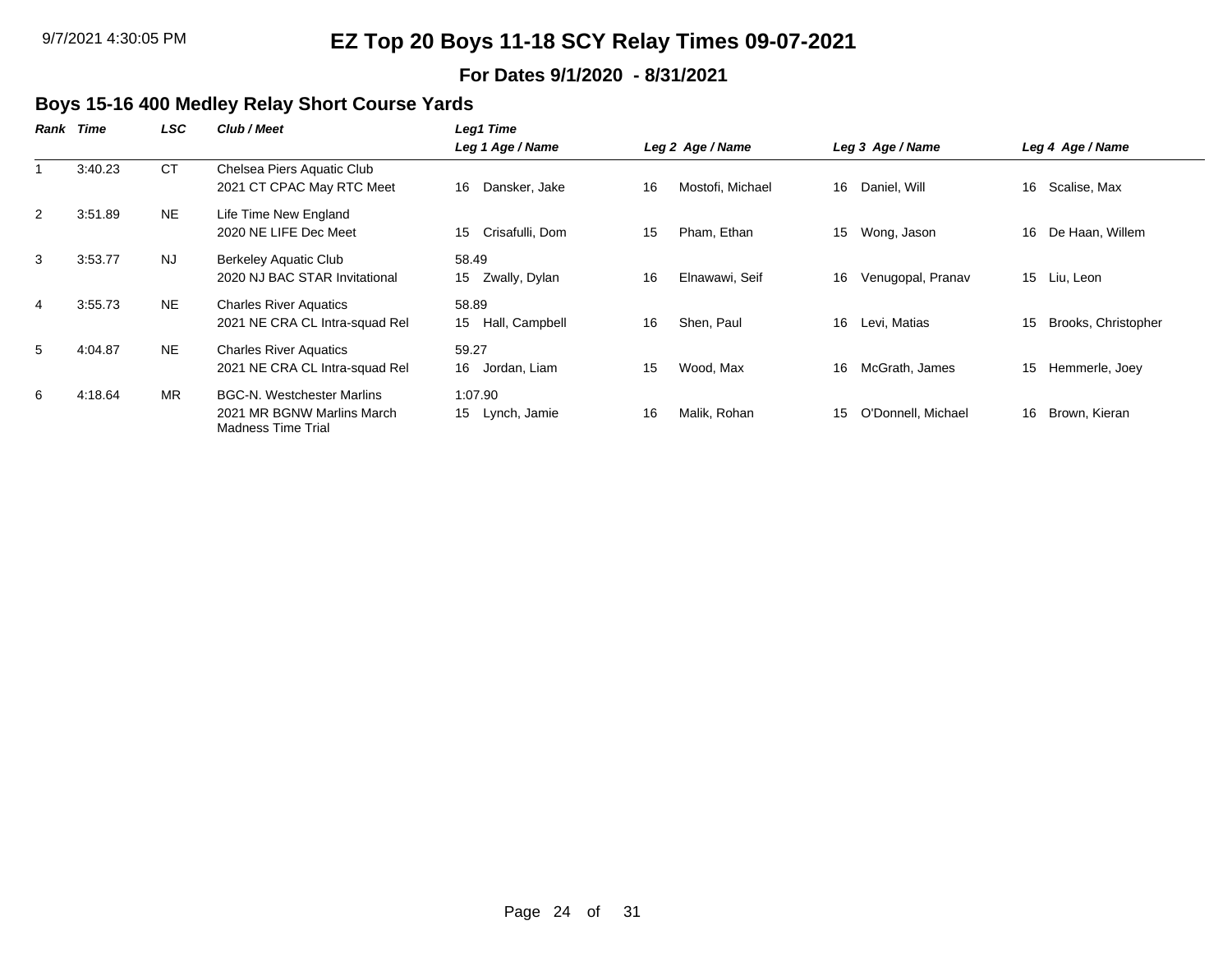### **For Dates 9/1/2020 - 8/31/2021**

### **Boys 17-18 200 Freestyle Relay Short Course Yards**

|                | <b>Rank Time</b> | LSC            | Club / Meet                                                                               | Leg1 Time<br>Leg 1 Age / Name                                         |    | Leg 2 Age / Name  |    | Leg 3 Age / Name       | Leg 4 Age / Name      |
|----------------|------------------|----------------|-------------------------------------------------------------------------------------------|-----------------------------------------------------------------------|----|-------------------|----|------------------------|-----------------------|
| $\mathbf{1}$   | 1:23.20          | <b>CT</b>      | Chelsea Piers Aquatic Club<br>2021 CT CPAC May RTC Meet                                   | 20.80<br>17 Malchow, Nicholas                                         | 17 | Rogers, Sean      |    | 18 Todorovic, Nicholas | 17 Sicignano, Tyler   |
| 2              | 1:24.71          | МA             | South Jersey Aquatic Club<br>2021 MA Swimming Senior SC Cha                               | 21.06<br>18<br>Greer, Evan                                            | 17 | Short, Nick       |    | 17 Pezzella, Nick      | 18 Lang, Matthew      |
| 3              | 1:24.89          | VA             | Rappahannock Area YMCA Swim<br>Team, Inc<br>2021 FL NCSA Spring Swimming<br>Championships | 21.71<br>17 Eichberg, Ben                                             | 18 | Spinnanger, Jack  |    | 18 Serafini, Massimo   | 17 Euker, Logan       |
| 4              | 1:25.65          | МA             | Five Star Swim Club<br>2021 MA FSSC March Open                                            | 21.39<br>17 Gingrich, Henry                                           | 18 | Paladino, Connor  | 17 | Lance, Theo            | 18 Leaman, Micah      |
| 5              | 1:26.84          | ΜR             | NYS Aquatics, Inc.<br>2021 FL All-American Championship                                   | 22.91<br>18 Lerner, Ryan<br>Park, Edward<br>18                        | 18 | Jackson, Dan      | 17 | Douthit, Shane         | 18 Engel, Tim         |
| 6              | 1:27.46          | N <sub>1</sub> | Town Wreckers Swim Team<br>2021 NI STAR Spring Invite                                     | 22.70<br>17 McCrone, Patrick                                          | 18 | Descovich, Drew   |    | 18 Wangelin, Charlie   | 18 Sapio, Luke        |
| $\overline{7}$ | 1:27.78          | VA             | <b>H2okie Aquatics</b><br>2021 FL NCSA Spring Swimming<br>Championships                   | 22.52<br>17 Zolovick, Nicholas                                        | 17 | Rockwell, Lewis   |    | 18 Nester, Jackson     | 17 Fillo, Nicky       |
| 8              | 1:27.81          | МA             | Phoenixville YMCA<br>2020 MA TYR Brian Gunn champi                                        | 21.22<br>17 <sub>1</sub><br>Baganski, Brendan<br>Pappas, George<br>17 | 18 | Hussin, Jack      | 18 | Kasznay, Jonah         | 17 Perez Bonilla, Jan |
| 9              | 1:28.81          | NE.            | YMCA of the North Shore<br>2021 MA AP YMCA Swimming Festi                                 | 22.37<br>17 Magnuson, Luke                                            | 18 | Groleau, Sam      | 17 | Brown, Matthew         | 17 Coleman, Brian     |
| 10             | 1:29.41          | MD             | Spy Swimming<br>2021 MD SPY Last Chance Meet                                              | 22.66<br>17<br>Bertinatti, Sam                                        | 17 | Deangelo, Dylan   | 17 | Linehan, Aiden         | 17 Moran, Tyler       |
| 11             | 1:30.86          | MR             | <b>Connetquot Swim Club</b><br>2021 MR SSC Spring Spectacular<br>Invitational             | 23.11<br>17 Spameni, Nick                                             | 18 | Stanzione, Jon    | 18 | Gorman, Kyle           | 17 Llewellyn, James   |
| 12             | 1:31.37          | N <sub>1</sub> | Town Wreckers Swim Team<br>2021 NI STAR Spring Invite                                     | 22.77<br>17 Kisker, Ben                                               | 17 | Wilson, Christian | 18 | Smith, Riker           | 18 Kibler, Seth       |
| 13             | 1:32.36          | МE             | <b>Westbrook Seals</b><br>2021 ME SEAL SYOA                                               | 22.01<br>18 Davin, Cole                                               | 18 | Pillsbury, Jack   | 17 | Russo, Evan            | 17 Fravert, Brennan   |
| 14             | 1:32.91          | <b>CT</b>      | YMCA Of Greenwich Marlins<br>2021 CT CPAC June 14&U Meet                                  | 23.93<br>Plavoukos, Alex<br>18                                        | 17 | Dilascia, Mic     | 18 | Moore, Jack            | 17 Jacob, Justin      |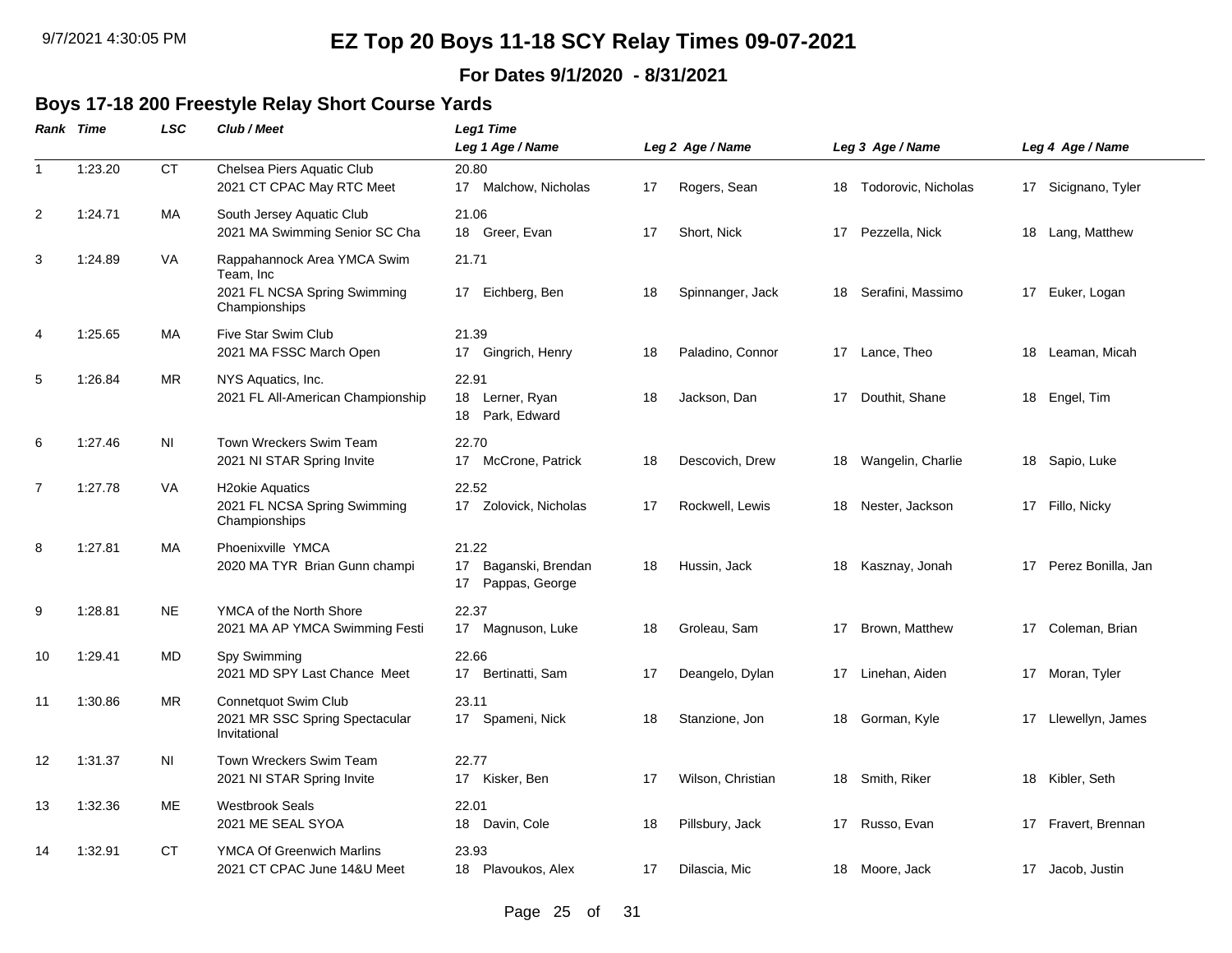| 15 | 1:36.71 | ΜR | . Hampton Ymca Hurricanes             | 23.18             |                 |              |                      |
|----|---------|----|---------------------------------------|-------------------|-----------------|--------------|----------------------|
|    |         |    | 2021 MR EHY-HYB March 21 Dual<br>Meet | 17 McCormac. Owen | Harrison. Colin | Durvea. Jack | 18 Menjura, Fernando |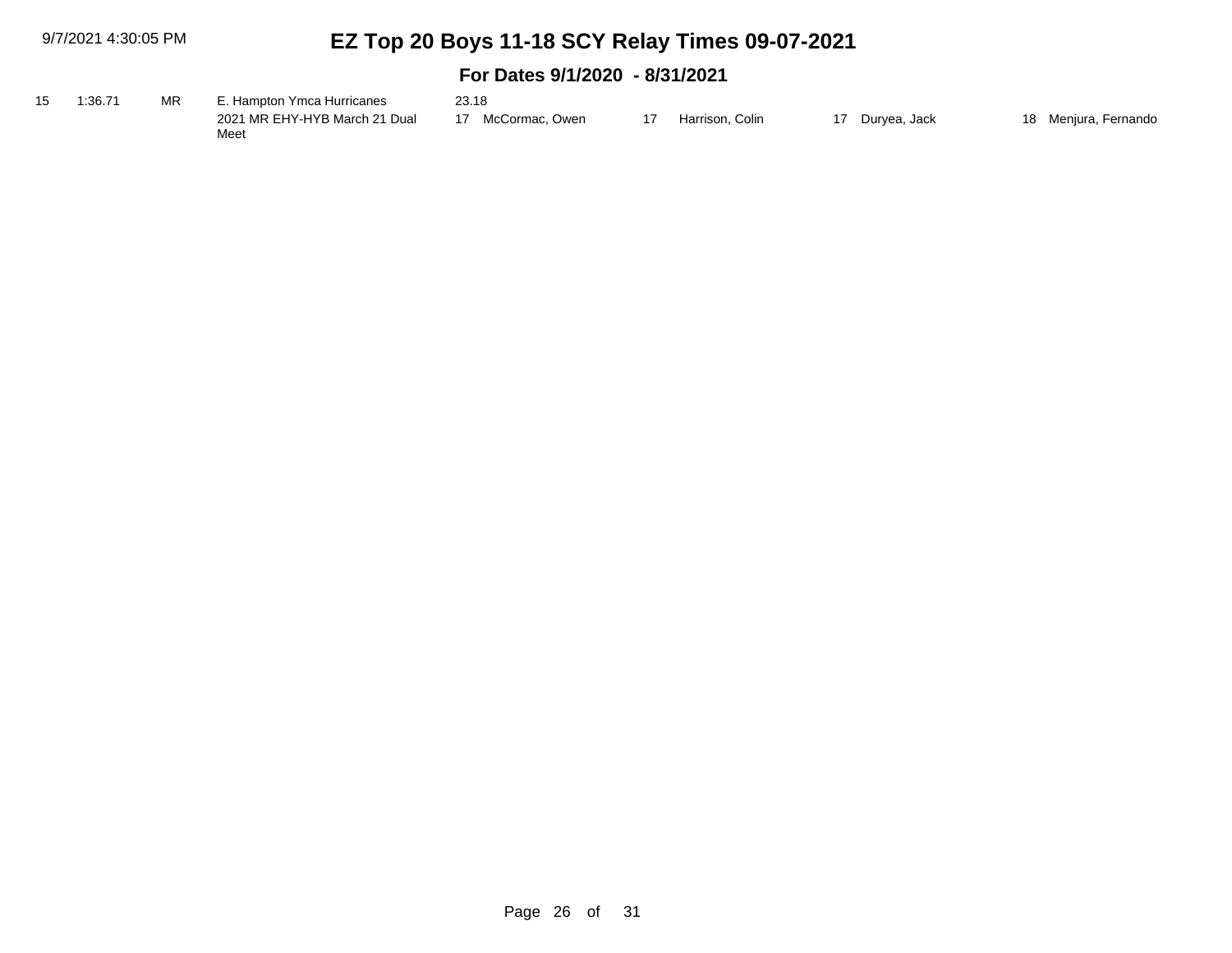#### **For Dates 9/1/2020 - 8/31/2021**

### **Boys 17-18 400 Freestyle Relay Short Course Yards**

|                | <b>Rank Time</b> | <b>LSC</b> | Club / Meet                                                                               | Leg1 Time                      |    |                   |    |                      |    |                     |
|----------------|------------------|------------|-------------------------------------------------------------------------------------------|--------------------------------|----|-------------------|----|----------------------|----|---------------------|
|                |                  |            |                                                                                           | Leg 1 Age / Name               |    | Leg 2 Age / Name  |    | Leg 3 Age / Name     |    | Leg 4 Age / Name    |
| 1              | 3:03.46          | <b>CT</b>  | Chelsea Piers Aquatic Club<br>2021 CT CPAC May RTC Meet                                   | 44.63<br>17 Sicignano, Tyler   | 17 | Rogers, Sean      |    | 17 Malchow, Nicholas |    | 17 Dupont, Thomas   |
| $\overline{2}$ | 3:07.49          | VA         | NOVA of Virginia Aquatics, Inc<br>2021 FL NCSA Spring Swimming<br>Championships           | 47.01<br>17 Mayr, Christian    | 18 | Duffy, Aidan      | 17 | Jobe, Dalton         | 18 | Broughton, Anderson |
| 3              | 3:08.97          | MA         | Five Star Swim Club<br>2021 MA FSSC March Open                                            | 46.82<br>18 Paladino, Connor   | 18 | Leaman, Micah     |    | 17 Lance, Theo       |    | 17 Gingrich, Henry  |
| 4              | 3:09.63          | VA         | Rappahannock Area YMCA Swim<br>Team, Inc<br>2021 FL NCSA Spring Swimming<br>Championships | 47.78<br>Eichberg, Ben<br>17   | 18 | Hensen, Chase     | 18 | Osleger, Luke        | 17 | Euker, Logan        |
| 5              | 3:11.01          | <b>CT</b>  | <b>YMCA Of Greenwich Marlins</b><br>CT WRAT v GRYM 13 & Over RTC S                        | 00.00<br>18<br>Johnson, Hunter | 18 | Lanuza, Christian |    | 17 Moore, Jack       | 17 | Plavoukos, Alex     |
| 6              | 3:12.22          | VA         | <b>H2okie Aquatics</b><br>2021 FL NCSA Spring Swimming<br>Championships                   | 47.94<br>17 Rockwell, Lewis    | 18 | Nester, Jackson   | 17 | Zolovick, Nicholas   |    | 17 Fillo, Nicky     |
| $\overline{7}$ | 3:13.12          | ΝI         | Town Wreckers Swim Team<br>2021 NI STAR Spring Invite                                     | 48.15<br>17 Kisker, Ben        | 18 | Wangelin, Charlie | 18 | Descovich, Drew      | 18 | Sapio, Luke         |
| 8              | 3:13.15          | MA         | Phoenixville YMCA<br>2021 MA AP YMCA Swimming Festi                                       | 47.55<br>18 Hussin, Jack       | 17 | Baganski, Brendan | 18 | Kasznay, Jonah       | 17 | Pappas, George      |
| 9              | 3:14.85          | <b>NE</b>  | YMCA of the North Shore<br>2021 MA AP YMCA Swimming Festi                                 | 48.30<br>17 Magnuson, Luke     | 18 | Groleau, Sam      | 17 | Brown, Matthew       | 17 | Coleman, Brian      |
| 10             | 3:16.90          | <b>CT</b>  | Wilton Y Wahoos Swim Club<br>2021 CT CDOG WYW Dual RTC<br>Meet                            | 18 Hu, Kevin                   | 17 | Besgen, Nicholas  |    | 17 Hess, Rory        | 17 | McDonnell, Alex     |
| 11             | 3:18.21          | <b>ME</b>  | <b>Westbrook Seals</b><br>2021 ME MESI Winter Champs - TT                                 | 50.12<br>17 Pillsbury, Jack    | 17 | Brogan, Brian     | 17 | Sasseville, Charter  | 17 | Davin, Cole         |
| 12             | 3:20.56          | <b>NI</b>  | Town Wreckers Swim Team<br>2021 NI STAR Spring Invite                                     | 49.81<br>17 McCrone, Patrick   | 18 | Smith, Riker      | 17 | Wilson, Christian    |    | 18 Kibler, Seth     |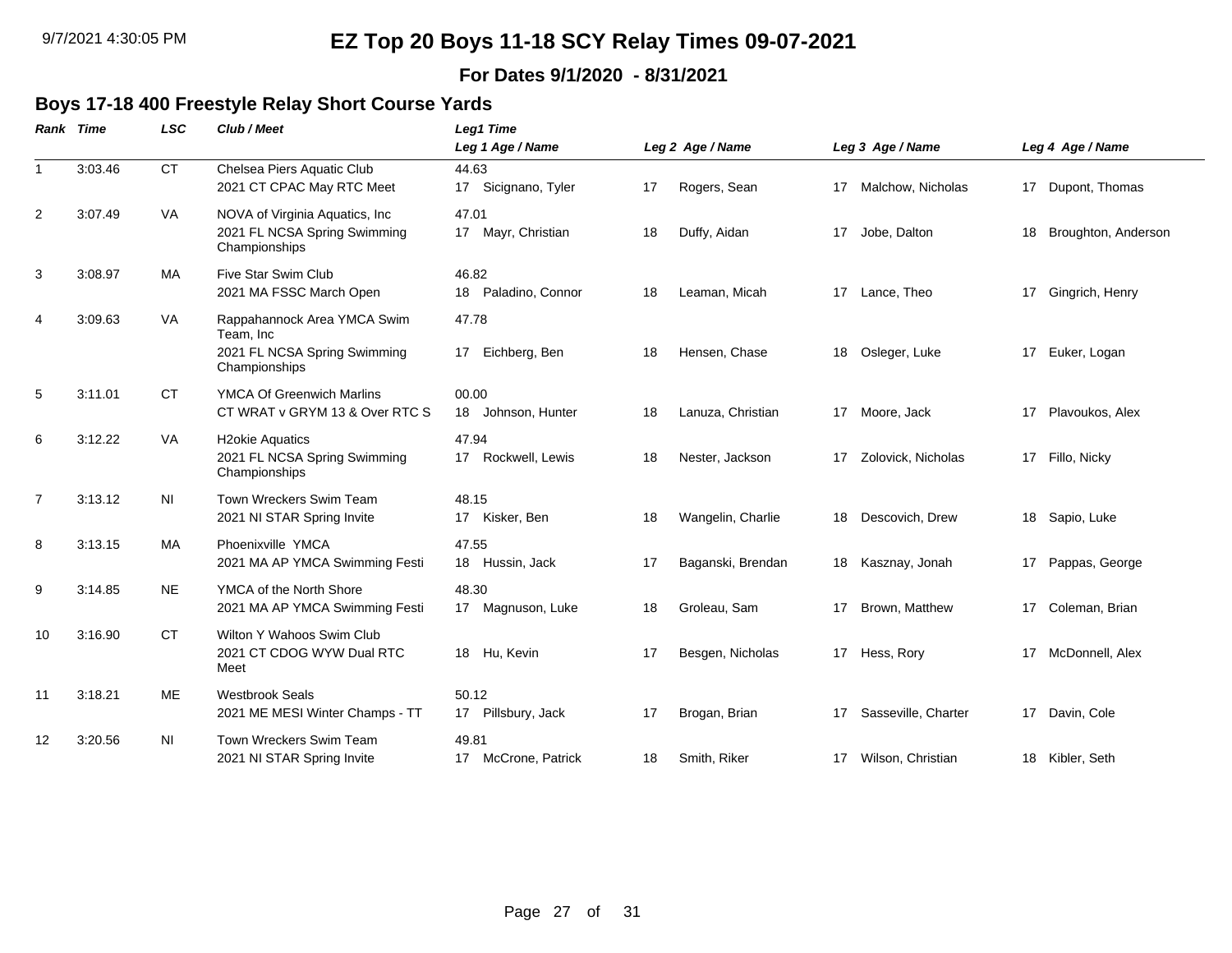#### **For Dates 9/1/2020 - 8/31/2021**

### **Boys 17-18 800 Freestyle Relay Short Course Yards**

| Rank | Time    | LSC       | Club / Meet                                                               | Leg1 Time                                                                 |                  |                 |    |                    |    |                   |  |  |
|------|---------|-----------|---------------------------------------------------------------------------|---------------------------------------------------------------------------|------------------|-----------------|----|--------------------|----|-------------------|--|--|
|      |         |           |                                                                           | Leg 1 Age / Name                                                          | Leg 2 Age / Name |                 |    | Leg 3 Age / Name   |    | Leg 4 Age / Name  |  |  |
|      | 6:42.15 | <b>MR</b> | Long Island Aquatic Club<br>2021 FL NCSA Spring Swimming<br>Championships | 1:38.19<br>17<br>Castrillon, Juancarlos                                   | 18               | Shopis, Nick    | 18 | Pawlowski, Tyler   | 17 | Schimmel, Griffen |  |  |
| 2    | 7:00.54 | <b>MR</b> | NYS Aquatics, Inc.<br>2021 FL All-American Championship                   | 1:42.30<br>Engel, Tim<br>18                                               | 17               | Douthit, Shane  | 18 | Jackson, Dan       | 17 | Park, Edward      |  |  |
| 3    | 7:04.32 | VA.       | <b>H2okie Aquatics</b><br>2021 FL NCSA Spring Swimming<br>Championships   | 1:41.06<br>18<br>Nester, Jackson                                          | 17               | Rockwell, Lewis | 17 | Zolovick, Nicholas | 17 | Fillo, Nicky      |  |  |
| 4    | 7:09.62 | <b>CT</b> | <b>YMCA Of Greenwich Marlins</b><br>2020 CT GRYM III RTC                  | 1:46.70<br>Plavoukos, Alex<br>17<br>17<br>Jacob, Justin<br>Stehmann, Eric | 17               | Pascale, James  | 18 | O'Malley, Michael  | 17 | Moore, Jack       |  |  |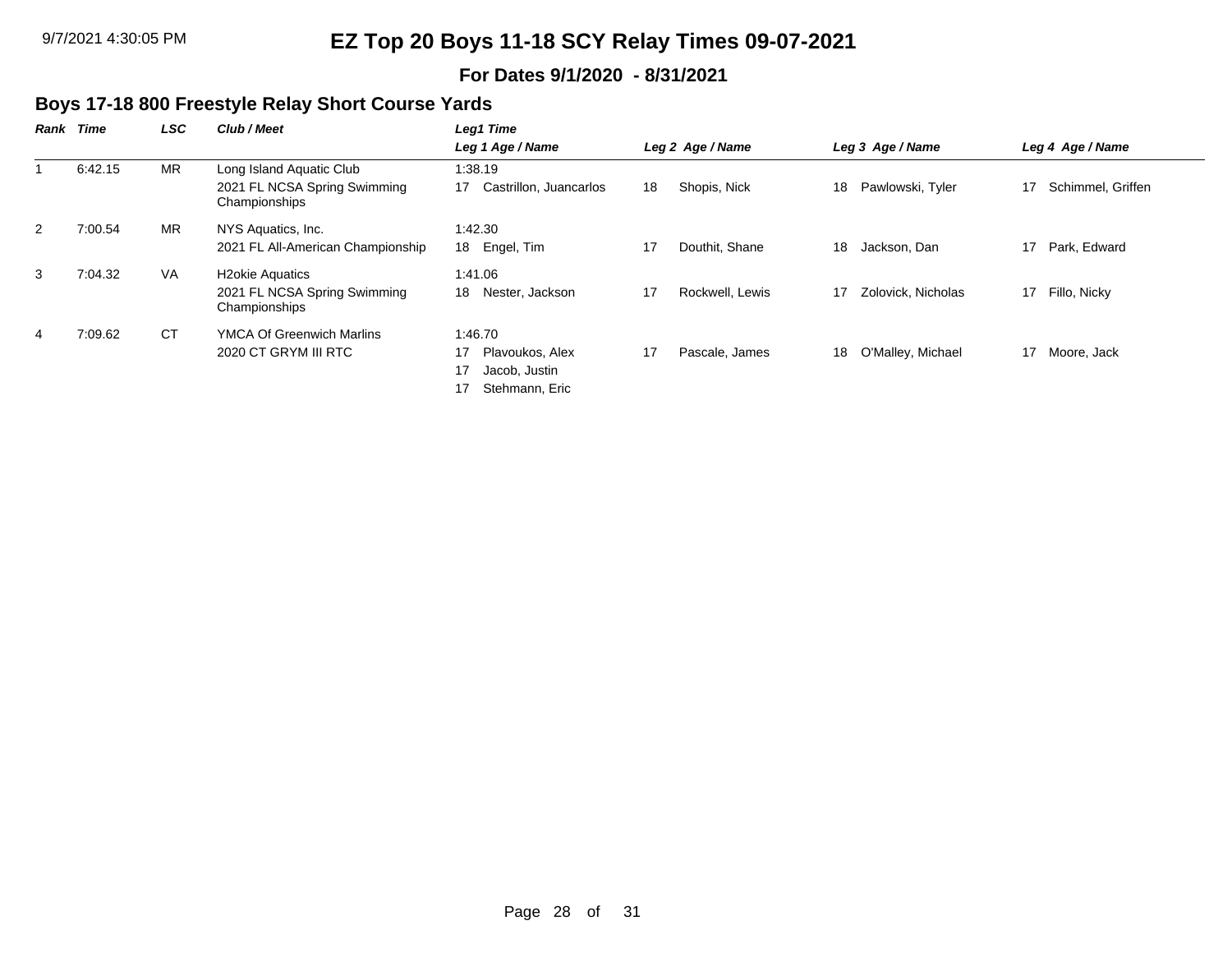### **For Dates 9/1/2020 - 8/31/2021**

# **Boys 17-18 200 Medley Relay Short Course Yards**

|                | Rank Time | <b>LSC</b> | Club / Meet                                                                      | <b>Leg1 Time</b><br>Leg 1 Age / Name                                                                                         |    | Leg 2 Age / Name     |    | Leg 3 Age / Name      |    | Leg 4 Age / Name     |
|----------------|-----------|------------|----------------------------------------------------------------------------------|------------------------------------------------------------------------------------------------------------------------------|----|----------------------|----|-----------------------|----|----------------------|
| $\mathbf{1}$   | 1:31.03   | <b>CT</b>  | Chelsea Piers Aquatic Club<br>2021 CT CPAC May RTC Meet                          | 22.97<br>17 Rogers, Sean                                                                                                     | 17 | Dupont, Thomas       |    | 17 Sicignano, Tyler   |    | 17 Malchow, Nicholas |
| $\overline{2}$ | 1:32.54   | MA         | South Jersey Aquatic Club<br>2021 MA Swimming Senior SC Cha                      | 22.92<br>18 Greer, Evan                                                                                                      | 17 | Pezzella, Nick       | 18 | Walter, Andrew        |    | 18 Lang, Matthew     |
| 3              | 1:33.46   | VA         | NOVA of Virginia Aquatics, Inc.<br>2021 FL NCSA Spring Swimming<br>Championships | 24.38<br>18 Ryan, Liam                                                                                                       | 18 | Duffy, Aidan         | 18 | Broughton, Anderson   |    | 17 Mayr, Christian   |
| $\overline{4}$ | 1:34.02   | <b>MR</b>  | <b>Asphalt Green Unified Aquatics</b><br>2021 CT CPAC May RTC Meet               | 23.81<br>17 Pragnell, Tristan                                                                                                | 17 | Maclennan, Alexander |    | 18 Vernhes, Sebastien |    | 17 Lee, Penn         |
| 5              | 1:34.75   | MA         | Five Star Swim Club<br>2021 MA FSSC March Open                                   | 24.43<br>Lance, Theo<br>17                                                                                                   | 17 | Gehman, Robert       | 17 | Gingrich, Henry       | 18 | Paladino, Connor     |
| 6              | 1:35.40   | ΝI         | Town Wreckers Swim Team<br>2021 NI STAR Spring Invite                            | 24.19<br>17<br>Kisker, Ben<br>17<br>Wangelin, Charlie<br>Kibler, Seth<br>18<br>Wilson, Christian<br>17<br>Smith, Riker<br>18 | 18 | Sapio, Luke          | 18 | Descovich, Drew       |    | 17 McCrone, Patrick  |
| $\overline{7}$ | 1:35.93   | MA         | Phoenixville YMCA<br>2021 MA AP YMCA Swimming Festi                              | 24.94<br>17 Pappas, George                                                                                                   | 18 | Kasznay, Jonah       | 17 | Baganski, Brendan     |    | 18 Hussin, Jack      |
| 8              | 1:36.84   | VA         | <b>H2okie Aquatics</b><br>2021 FL NCSA Spring Swimming<br>Championships          | 24.30<br>Nester, Jackson<br>18                                                                                               | 17 | Fillo, Nicky         | 17 | Rockwell, Lewis       | 17 | Zolovick, Nicholas   |
| 9              | 1:36.93   | <b>NJ</b>  | Hamilton Y Aquatic Club<br>2021 NJ HACY Spring Back                              | 25.35<br>17 Ward, Ryan                                                                                                       | 17 | Wilfing, Steven      | 18 | Curtiss, David        | 17 | Edwards, Dominic     |
| 10             | 1:38.09   | MR         | NYS Aquatics, Inc.<br>2021 CT CPAC May RTC Meet                                  | 26.02<br>18 Park, Edward                                                                                                     | 18 | Jackson, Dan         | 17 | Douthit, Shane        | 18 | Engel, Tim           |
| 11             | 1:38.16   | <b>NE</b>  | YMCA of the North Shore<br>2021 MA AP YMCA Swimming Festi                        | 23.71<br>17 Coleman, Brian                                                                                                   | 18 | Groleau, Sam         | 17 | Magnuson, Luke        | 17 | Brown, Matthew       |
| 12             | 1:39.57   | MD         | Spy Swimming<br>2021 MD SPY Last Chance Meet                                     | 24.71<br>17 Moran, Tyler                                                                                                     | 18 | Gillespie, Aj        | 17 | Linehan, Aiden        | 17 | Bertinatti, Sam      |
| 13             | 1:41.55   | <b>MR</b>  | E. Hampton Ymca Hurricanes<br>2021 MR EHY-HYB March 21 Dual<br>Meet              | 27.74<br>Badilla, Joey<br>17                                                                                                 | 17 | Duryea, Jack         | 18 | Menjura, Fernando     |    | 17 McCormac, Owen    |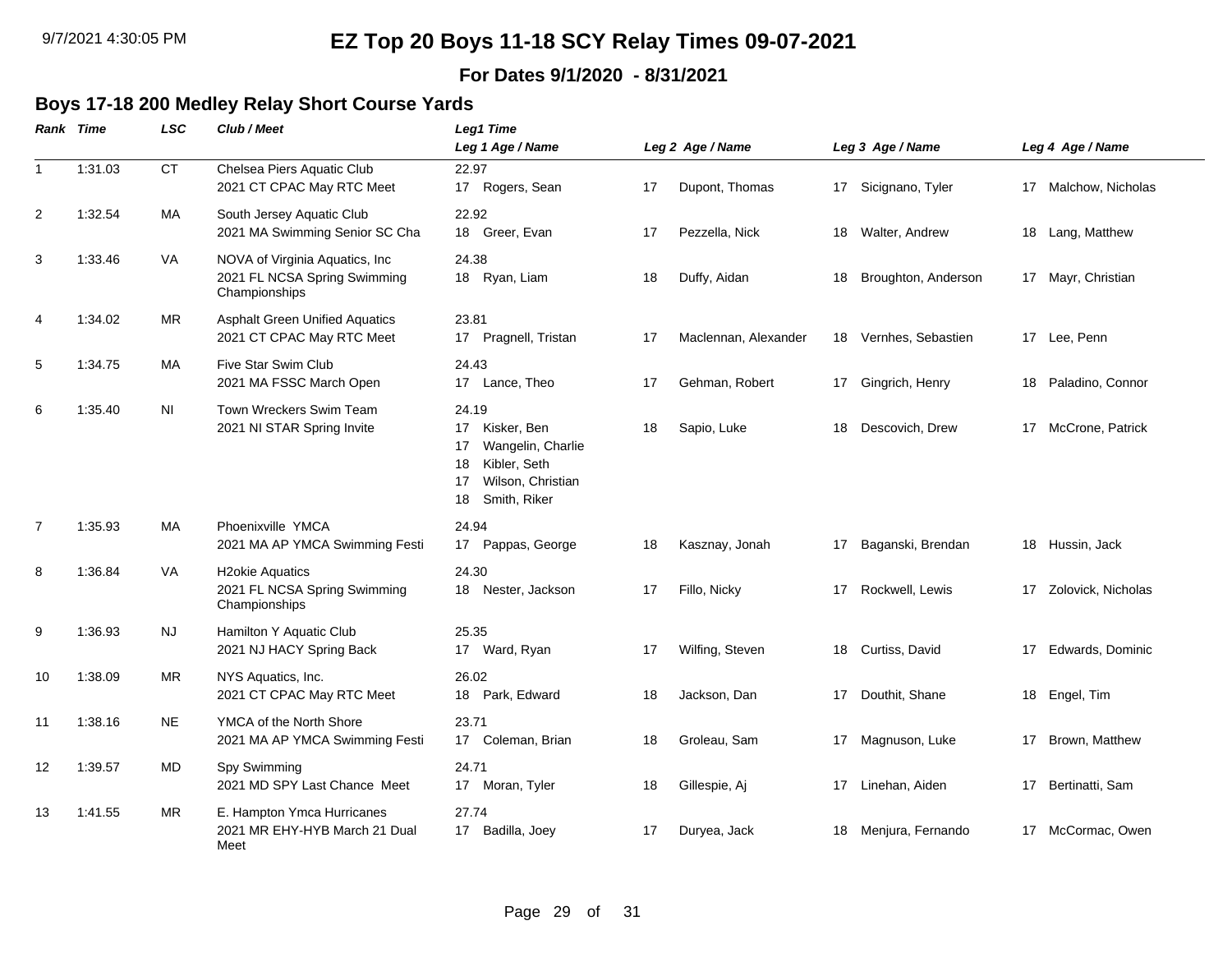| 14 | 1:42.25 | ΜR | Connetquot Swim Club<br>2021 MR SSC Spring Spectacular<br>Invitational | 25.58<br>Llewellyn, James      | 18 | Stanzione, Jon    | 18 | Gorman, Kyle     | 17 | Spameni, Nick |
|----|---------|----|------------------------------------------------------------------------|--------------------------------|----|-------------------|----|------------------|----|---------------|
| 15 | 1:42.76 | MA | <b>Friends Central Aquatics</b><br>2021 MA FCA Early Spring Meet       | 26.01<br>Thorne, Spencer<br>17 | 18 | Melendez, Octavio |    | Cohen, Ethan     |    | Kohler, Boris |
| 16 | 1:46.02 | ME | <b>Westbrook Seals</b><br>2021 ME MESI Winter Champs - TT              | 26.65<br>Sasseville, Charter   |    | Russo, Evan       |    | Fravert, Brennan |    | Brogan, Brian |